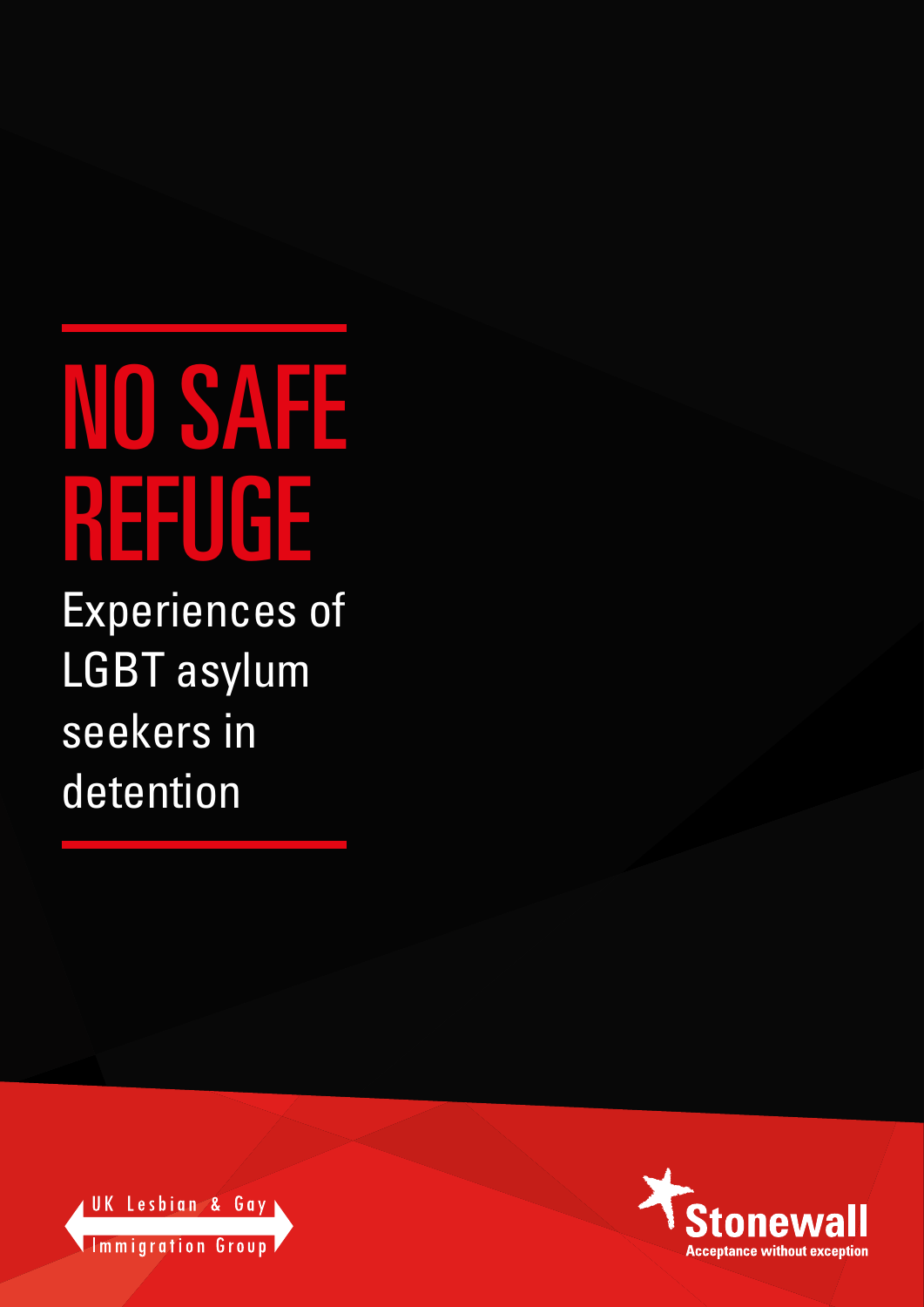

About Baker & McKenzie

At Baker & McKenzie we take an active stance to support and protect the human rights of all individuals, including the LGBT community, wherever and in whatever circumstances they find themselves. We believe there should be a world where people of diverse sexual orientation and gender identity are accepted, can live safely and without fear and contribute as equal members of society. We're delighted to have supported this important research by Stonewall and UKLGIG. Founded in 1949, law firm Baker & McKenzie advises many of the world's most dynamic and successful business organizations through our 13,000 staff in 77 offices in 47 countries.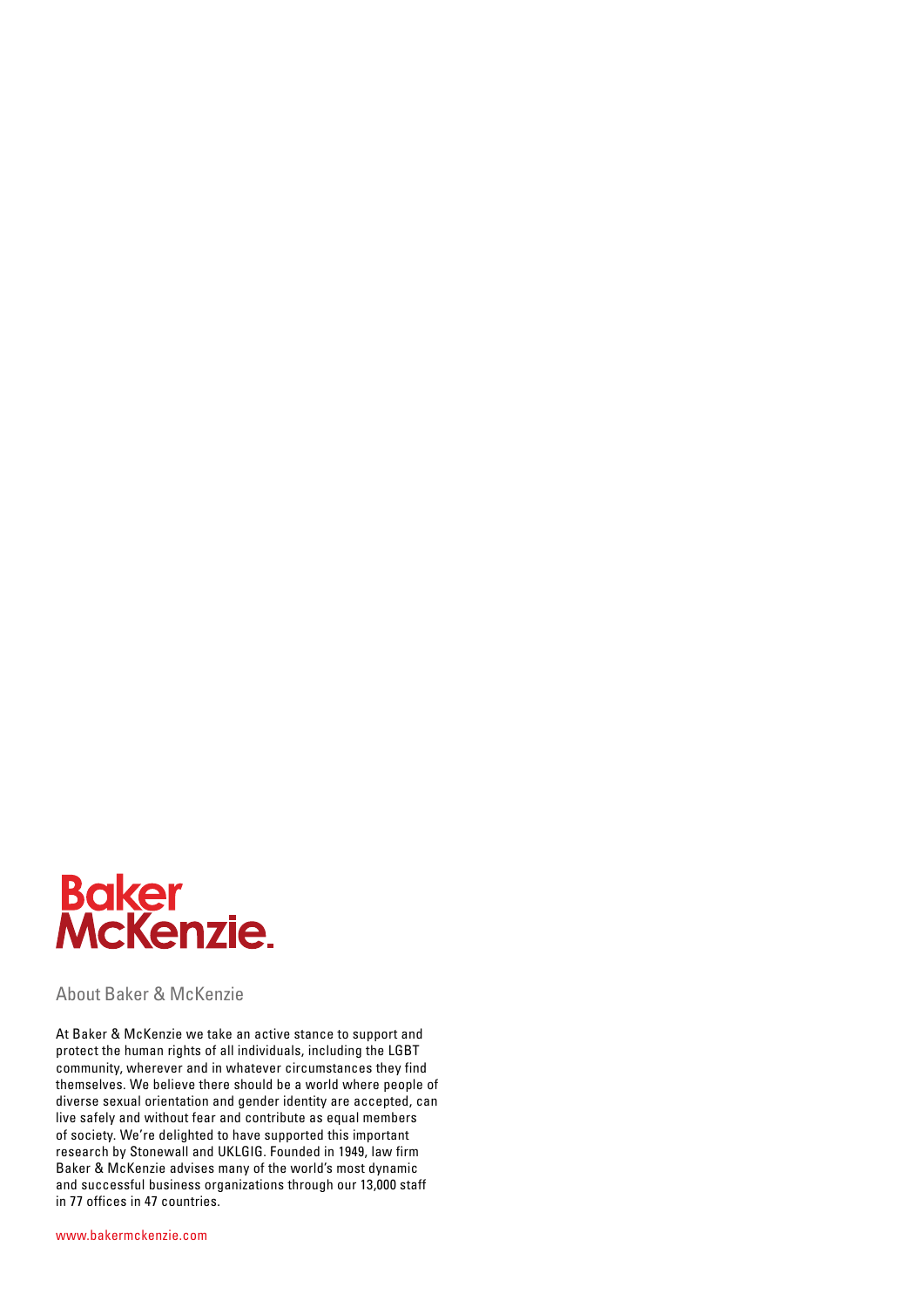# NO SAFE REFUGE

Experiences of LGBT asylum seekers in detention

Written by Chaka L. Bachmann

Interviews by Dr Sarah Singer, Refugee Law Initiative, School of Advanced Study, University of London



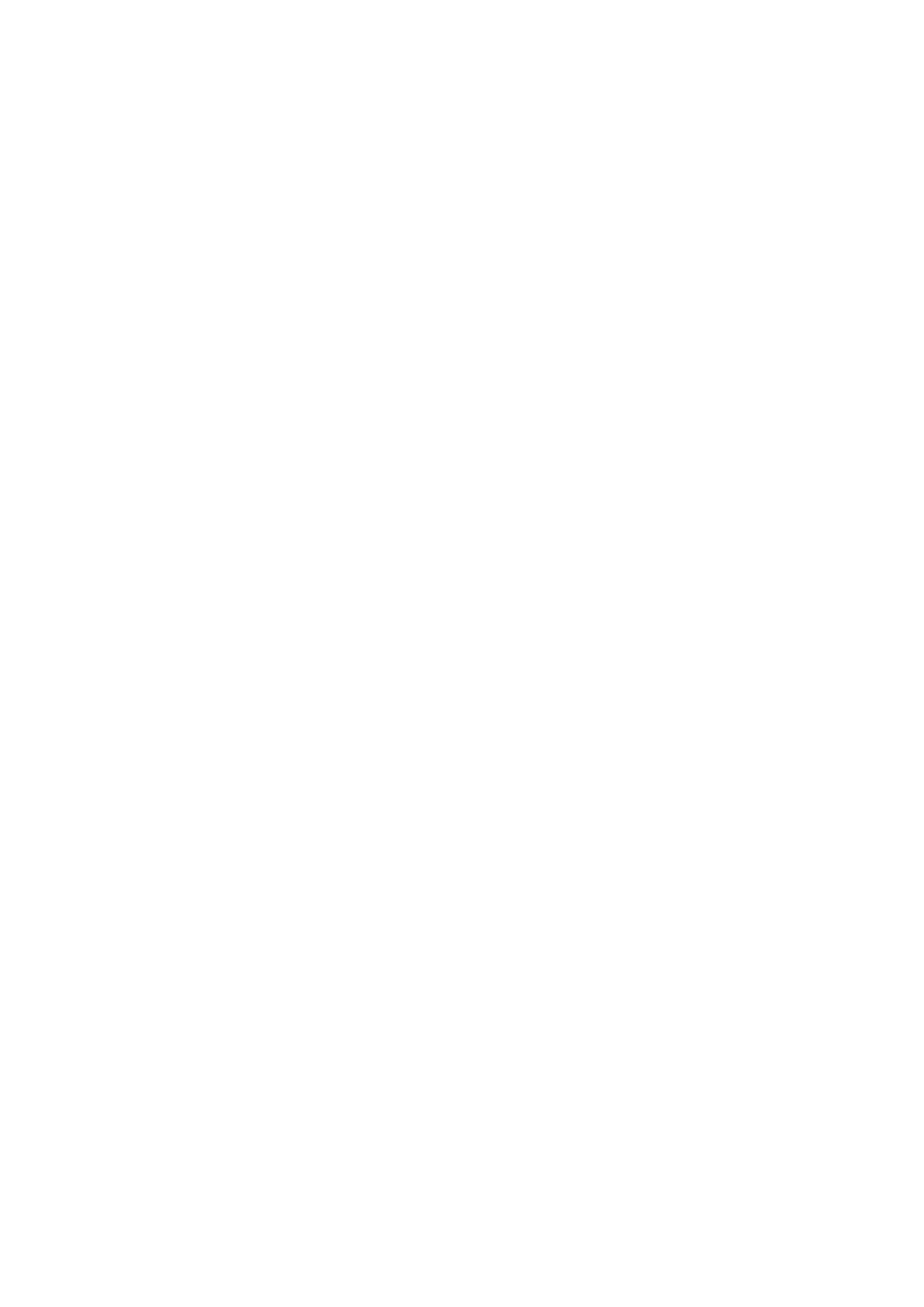## FOREWORD BY PAUL DILLANE UKLGIG

In countries where same-sex relationships are criminalised or where discrimination against LGBT people is widespread, lesbian, gay, bi and trans people are often excluded by society and may face prosecution, discrimination or harassment. Even when individuals are not prosecuted, the state fails to protect them when exposed to violence by their own communities, and may even support such treatment. Harassment and violence are a common experience for many lesbian, gay, bi and trans people.

This landmark report exposes the poor treatment of one of the most vulnerable groups within our society: those fleeing persecution and seeking asylum on account of their sexual orientation and gender identity. In recent years, unknown numbers of lesbian, gay, bi and trans (LGBT) asylum seekers have been deprived of their liberty by the UK Government and locked up for indefinite periods of time in immigration detention centres where bullying, abuse and harassment are rife.

The treatment of LGBT asylum seekers in the UK has attracted widespread attention and concern in recent years. In 2010, UK Lesbian and Gay Immigration Group (UKLGIG) exposed that 98-99% of gay and lesbian asylum seekers had been refused asylum and told to go back, often to violently homophobic countries like Iran and Uganda.

In 2014, Theresa May, the then Home Secretary, commissioned the Independent Chief Inspector of Borders and Immigration to conduct an investigation into the treatment of gay, lesbian and bi people claiming asylum. The investigation found a fifth of asylum interviews contained stereotyping and a tenth contained inappropriate questions likely to elicit a sexual response.

Seeking asylum is not a crime, it is a right enshrined in the Universal Declaration of Human Rights and yet over the past 20 years the scale of immigration detention in the UK has expanded rapidly. Until last year the UK was alone in Europe in operating the Detained Fast Track, a large-scale detained process where asylum claims were determined on a highly accelerated basis in a matter of days. The UK has one of the largest detention estates in Europe and detains more migrants and asylum seekers than the vast majority of other countries. Shockingly, it is alone in detaining them indefinitely. In July 2015, the High Court found that the process was 'systemically unfair and unlawful'. However, the UK Government has consistently stated its intention to introduce a new detained procedure.

The UK immigration detention system has faced unprecedented criticism in recent times. In March 2015, the cross-party Parliamentary Inquiry into the Use of Immigration Detention delivered a damning verdict and reported that the UK detains far too many people for far too long. It recommended the UK introduce a legal limit on the length of time that migrants can be detained as part of a radical overhaul of the entire detention system. The Detention Inquiry expressed serious concerns about the hidden abuses against LGBT people.

Our research finds that LGBT asylum seekers are particularly vulnerable in immigration detention and face significant disadvantages and dangers. In detention they experience discrimination, harassment and violence from other detainees and from members of staff. The detention environment has serious long-term effects on their mental and physical well-being.

The UK is a country that proudly seeks to promote human rights including those of LGBT people on the world stage yet it has for too long detained those who flee to our shores in search of sanctuary. In order to ensure LGBT refugees are respected and protected, the use of indefinite immigration detention must end.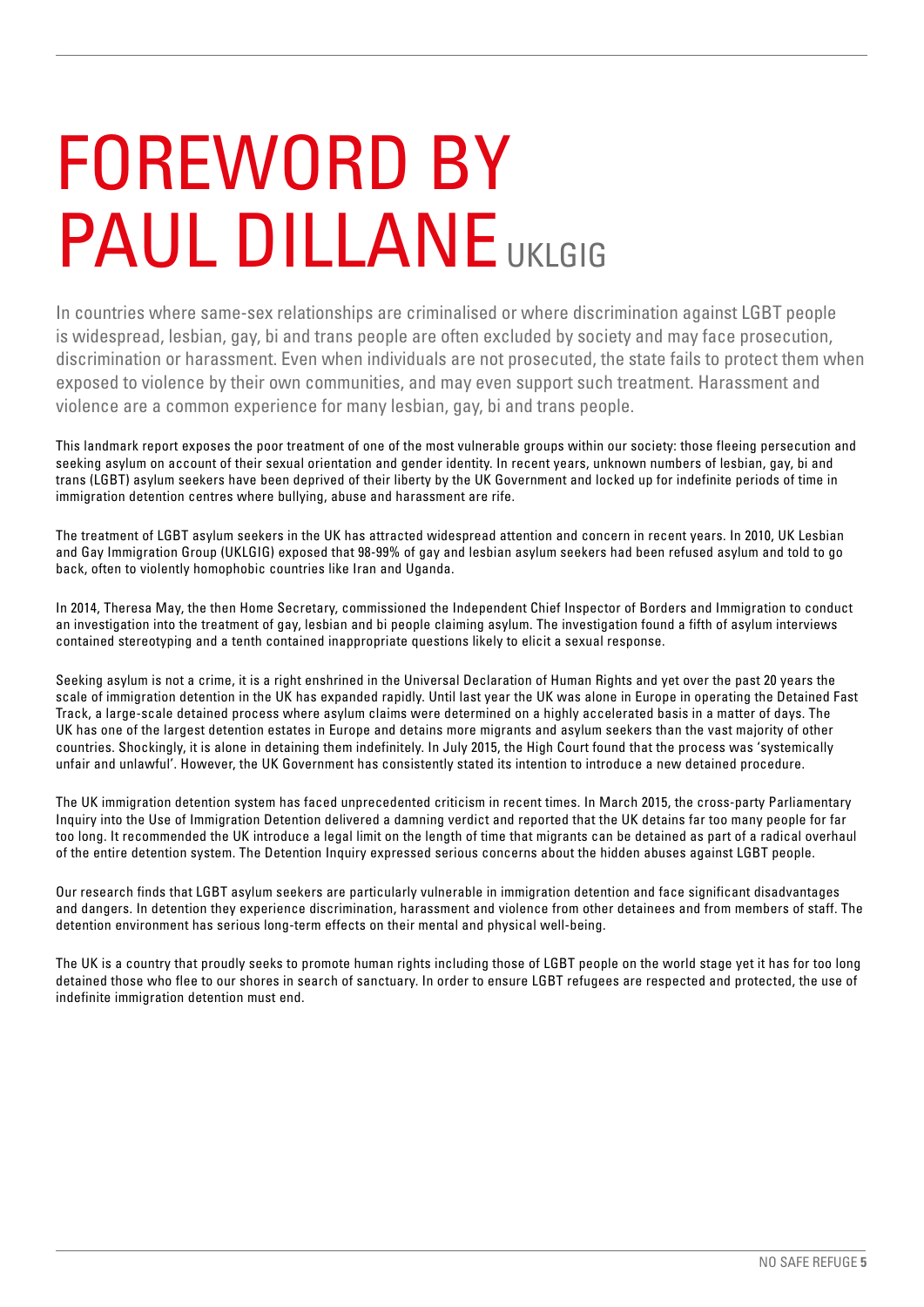## FOREWORD BY RUTH HUNT STONEWALL

In many countries lesbian, gay, bi or trans people face significant levels of violence and discrimination. In 72 countries sex with someone of the same sex is still illegal, and in some of those people face the death penalty because of who they love. The isolation and fear of being LGBT in a society that rejects and persecutes those identities is acute. The fact that people are forced to flee from their families, their homes, their countries, shows how desperate this situation can be for LGBT people.

Stonewall has been working internationally, in collaboration with local groups and campaigners, since 2012. We know the most effective and sustainable way to advance international equality for lesbian, gay, bi and trans people is by working in partnership with those most affected. We also know there is no single path to equality and that every journey will be different. For these reasons, our goal of achieving acceptance without exception for everyone, whoever they are, wherever they are, is inevitably going to be difficult, and it will take time. Unfortunately, before that time there will continue to be victims of state-led persecution, who have to escape their countries.

Sadly, as this report shows, for many the UK offers little respite. The way the asylum system deals with people who are persecuted for their sexual orientation and gender identity has improved since we released our 2010 report, No Going Back, but there is still significant work for the Home Office to do to improve the lives and experiences of LGBT asylum seekers.

This report is the first of its kind to evidence the harrowing experiences of detained LGBT asylum seekers and exposes an atmosphere of intimidation and discrimination in detention. Instead of sanctuary, the current detention system subjects many LGBT people to the same discriminatory abuse that forced them to flee their home.

LGBT people, while in detention, are often forced to hide who they are for fear of abuse, and yet those reviewing claims accuse claimants of not being visible enough, insinuating that they aren't really LGBT. In their weakest state, they are asked to prove how weak they are, without having the space or the resources to do this. Even when they are able to put together enough evidence to support their claim, some still face being forcibly removed because UK authorities deem their home country to be 'safe'.

At Stonewall we're working with international activists so that people do not have to live with the daily threat of violence and discrimination. But while LGBT people are forced to seek asylum, we urgently need to address the system in the UK that's meant to support them. That means the Home Office working with civil society organisations, advocates and other influencers like the All Party Parliamentary Group on Global LGBT rights to address the serious concerns raised in this report. We need to ensure that when LGBT people reach the UK they are finally free to be themselves.

To create this report we had to rely on the bravery of individuals who were willing to speak out and we are eternally grateful to them. They have shown true courage in sharing with us what are clearly upsetting memories and experiences in the hope that it will create change.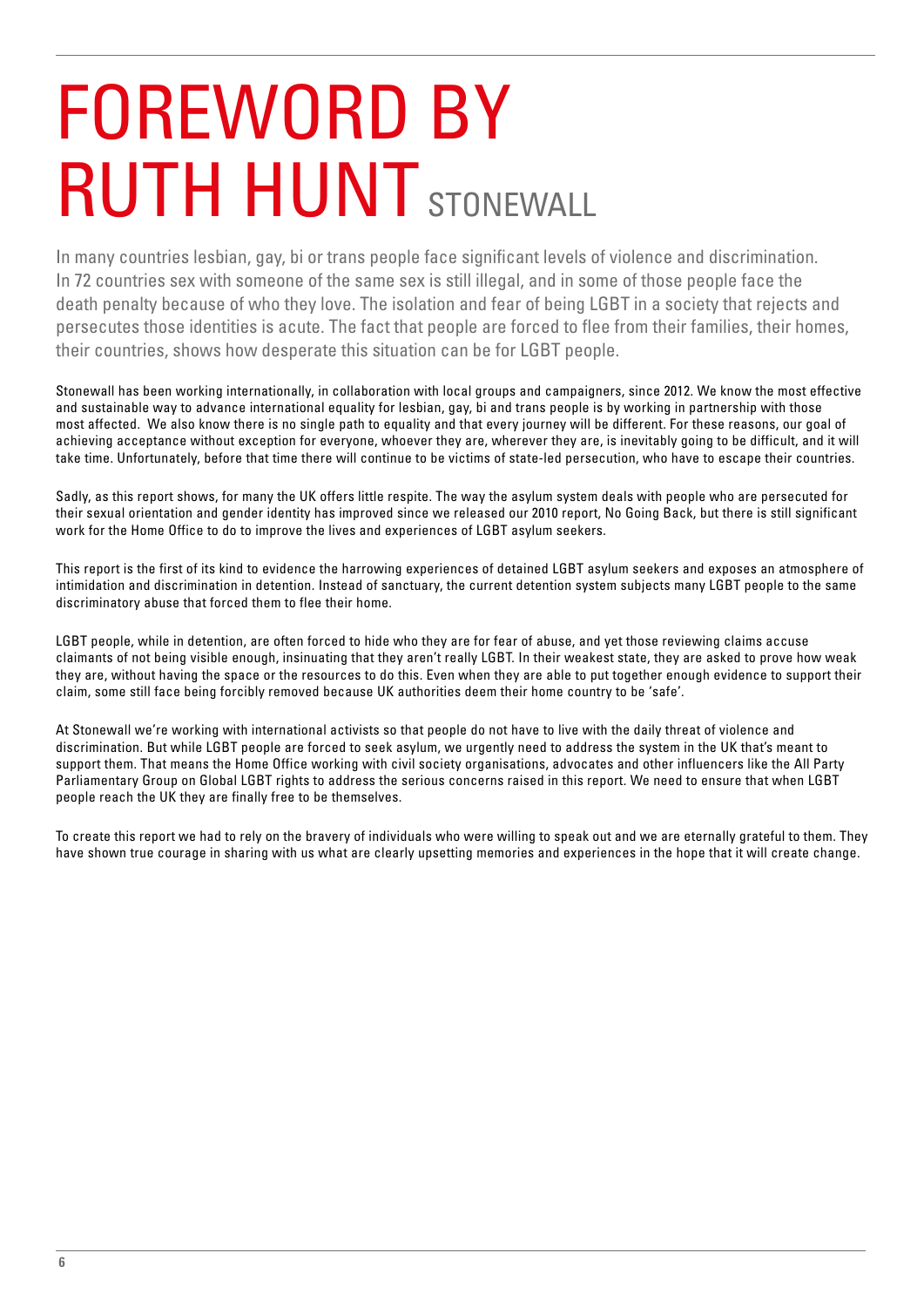## THE STUDY

Between November 2015 and March 2016, Stonewall and UKLGIG conducted 22 in-depth interviews with lesbian, gay, bi and trans (LGBT) asylum seekers. We asked the participants about their experience with staff and other detainees, their physical and emotional well-being while in detention and their access to legal and health services. The report reflects the diverse experiences among LGBT asylum seekers. Participants are from 11 different countries in Asia, Africa, the Caribbean as well as Russia. Two thirds of interviewees were held in detention in the past year and all participants were held in detention in the last three years. The duration of time spent in detention varies from 3 days to 18 months. All names have been changed to protect the identity of participants. At the time the interviews took place just three participants had gained refugee status.

In the UK there are currently 9 detention centres, known as Immigration Removal Centres. Participants were held in different detention centres in England and Scotland including Brook House, Colnbrook, Dungavel, Harmondsworth, Pennine, The Verne and Yarl's Wood. There are currently no detention centres in operation in Wales. It was not uncommon for participants to have been placed in multiple detention centres over the course of their detention.

THE **STUDY** 

| <b>THE STUDY</b> |                                                                          |    |
|------------------|--------------------------------------------------------------------------|----|
|                  | <b>KEY FINDINGS</b>                                                      | 8  |
|                  | 'They almost killed me'<br><b>LGBT</b> people in their country of origin | 10 |
| $\overline{2}$   | 'Back in a cell'<br>Seeking asylum and being detained                    | 13 |
| 3                | 'I didn't feel safe'<br><b>LGBT asylum seekers and other detainees</b>   | 16 |
| 4                | 'They bully you'<br>Staff in the detention centre                        | 18 |
| 5                | 'I tried to commit suicide'<br>Mental and physical health in detention   | 21 |
| 6                | 'How much of a lesbian are you?'<br><b>Detained and on trial</b>         | 24 |
| 7                | 'I just lost everything'<br><b>Post-detention</b>                        | 27 |
|                  | <b>RECOMMENDATIONS</b>                                                   | 30 |

## **CONTENTS**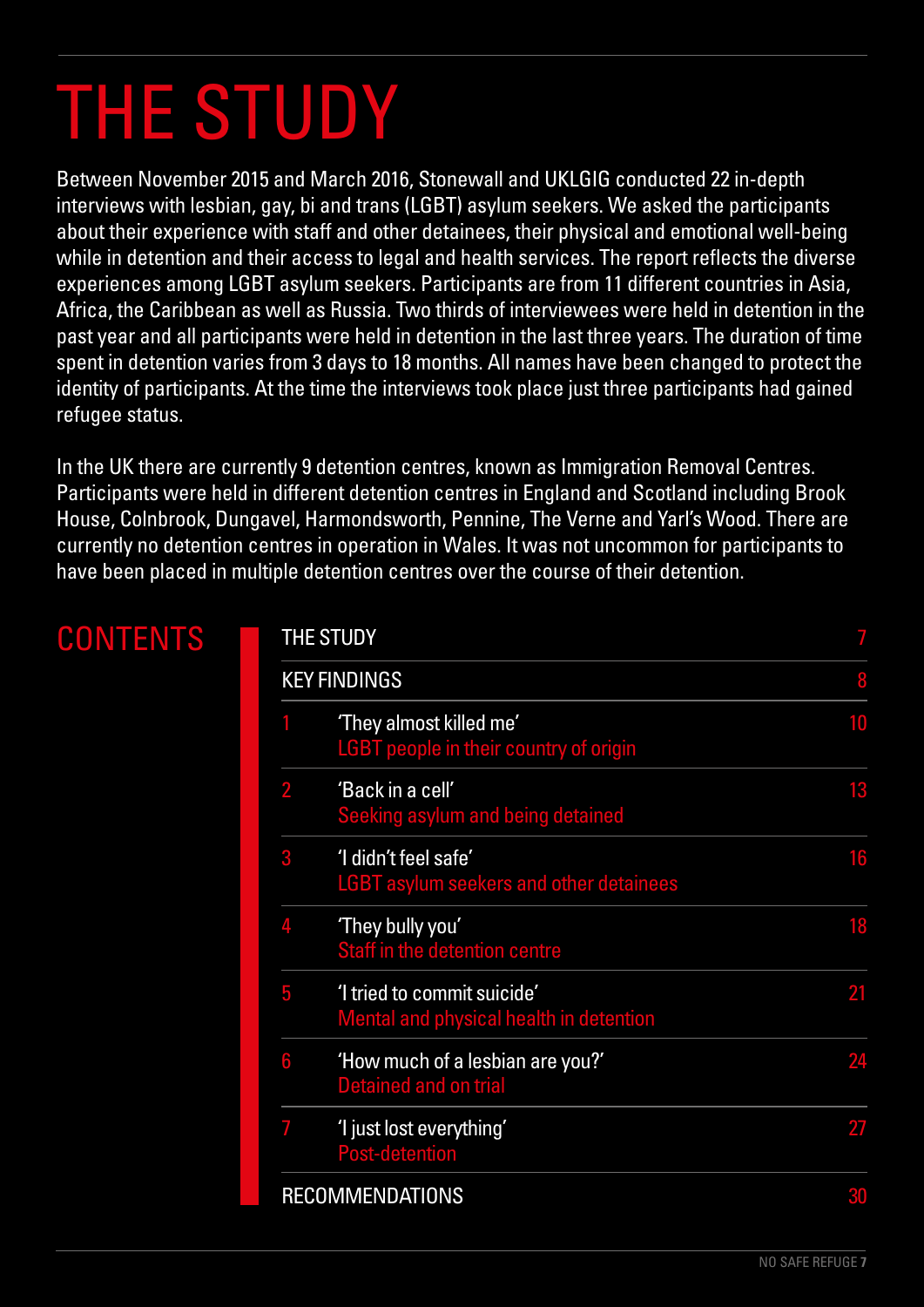## **KEY** FINDINGS

Consensual sexual acts between samesex adults are criminalised in 72 United Nations member states and only 50 countries recognise trans people's rights to have their gender identity legally recognised. In countries that criminalise same-sex relationships, or fail to protect LGBT people, they face persecution, discrimination and violence. People who face persecution on the basis of their real or perceived sexual orientation or gender identity can claim asylum in Britain. UK Visas and Immigration, part of the Home Office, is responsible for managing asylum claims.

LGBT claimants feel that they are treated like criminals when seeking refuge in Britain. Having experienced abuse, torture and persecution in their country of origin, many are placed in detention even though seeking asylum is not a crime. It can happen at any time throughout the asylum process. The research found that LGBT asylum seekers are particularly vulnerable and face significant disadvantages when detained. In detention they experience discrimination and harassment from other detainees and even from some members of staff. The detention environment has serious long-term effects on their mental and physical well-being.

- LGBT asylum seekers face discrimination and harassment in detention centres. Those who are open about their sexual orientation or gender identity often experience harassment and abuse from other detainees. Some report discrimination from staff. Many feel forced to hide their sexual orientation and gender identity while in detention as they fear bullying and discrimination.
- Trans asylum seekers face particular threats of violence in detention. One trans interviewee reports being placed in multiple male detention centres, even though she made it known that she identifies as a woman. Trans detainees face particular danger in having to share bedrooms and communal showers with other detainees.
- Detention staff fail to protect LGBT asylum seekers from abuse. Staff often lack basic understanding of LGBT issues and even display discriminatory attitudes towards LGBT detainees.
- LGBT asylum seekers cannot fairly pursue their legal claim while being detained. They are required to collect detailed evidence to 'prove' their sexual orientation and gender identity. Due to a lack of privacy and resources, LGBT asylum seekers are gravely disadvantaged when fulfilling these requirements while in detention.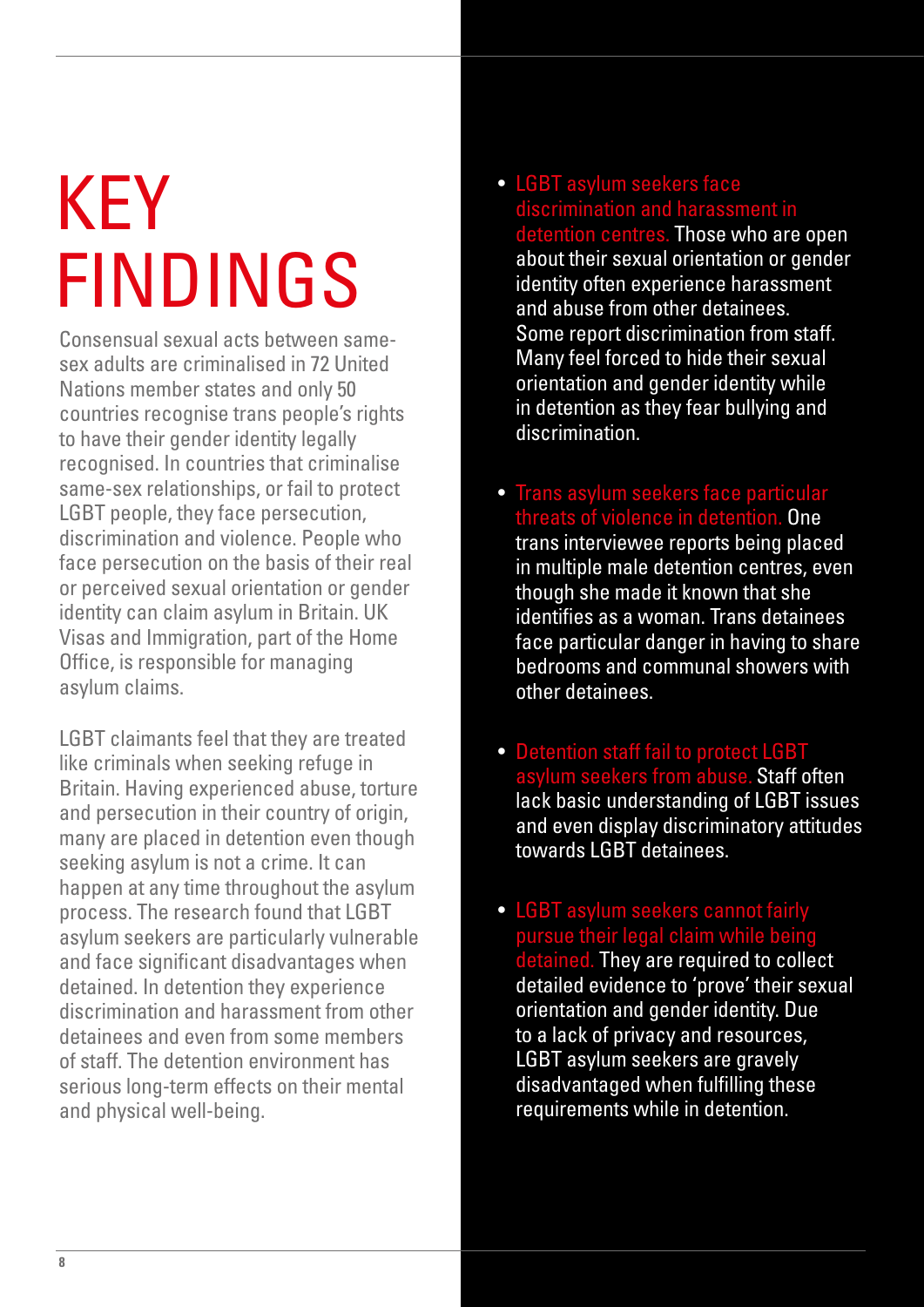- Detention has serious ill-effects on the mental health of LGBT claimants. The challenging and unsafe detention environment causes constant stress and severe anxiety. Depression, self-harm and suicide attempts were reported by most interviewees as a result.
- Medical treatment fails to meet the particular needs of LGBT detainees. Lack of experience with LGBT issues and discriminatory attitudes from health care staff make it difficult for LGBT people to speak openly about their health concerns and receive the treatment and medication they require.
- Health care staff aren't equipped to respond to the specific needs of trans people. Trans detainees often can't continue their transition, which leads not only to emotional distress but has a direct effect on their mental and physical well-being.
- LGBT asylum seekers find it difficult to settle back into society after their experiences of detention. Many describe experiencing severe mental health issues, isolation, discrimination and financial hardship post-detention. They are often excluded or feel unable to access diaspora or LGBT communities and therefore miss out on the support those community networks could provide.

The guy grabbed me saying he's going to break my soul. I had to press the buzzer. I can't stay in this place. The officer that came down said there's nothing he can do.

ACHEBE, NIGERIAN ASYLUM SEEKER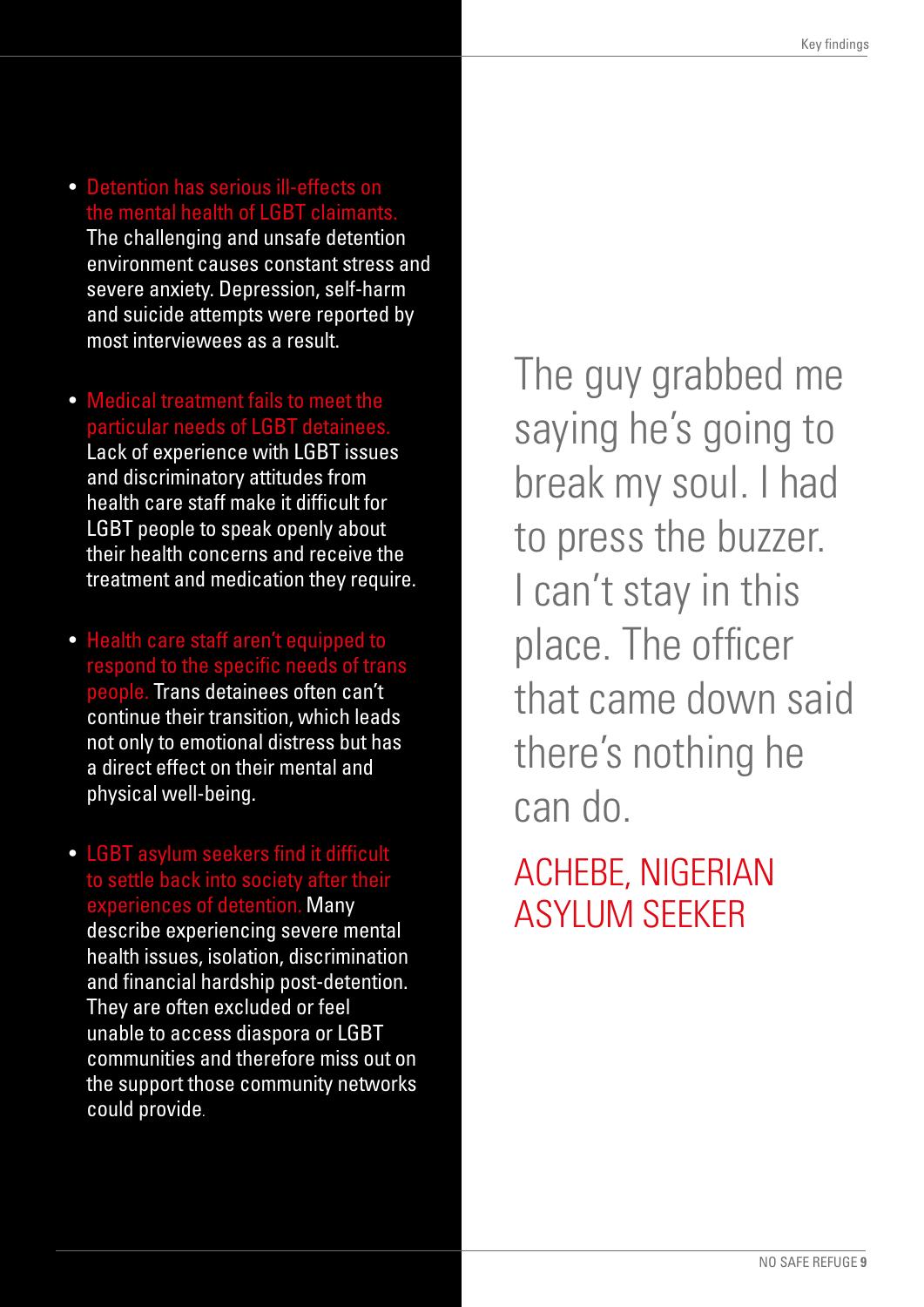## 1

# 'THEY ALMOST KILLED ME' LGBT PEOPLE IN THEIR COUNTRY OF ORIGIN

It was just really a struggle. Who you are was not accepted and people feel like you are a curse. People feel like you are not normal.

GASHA, CAMEROONIAN ASYLUM SEEKER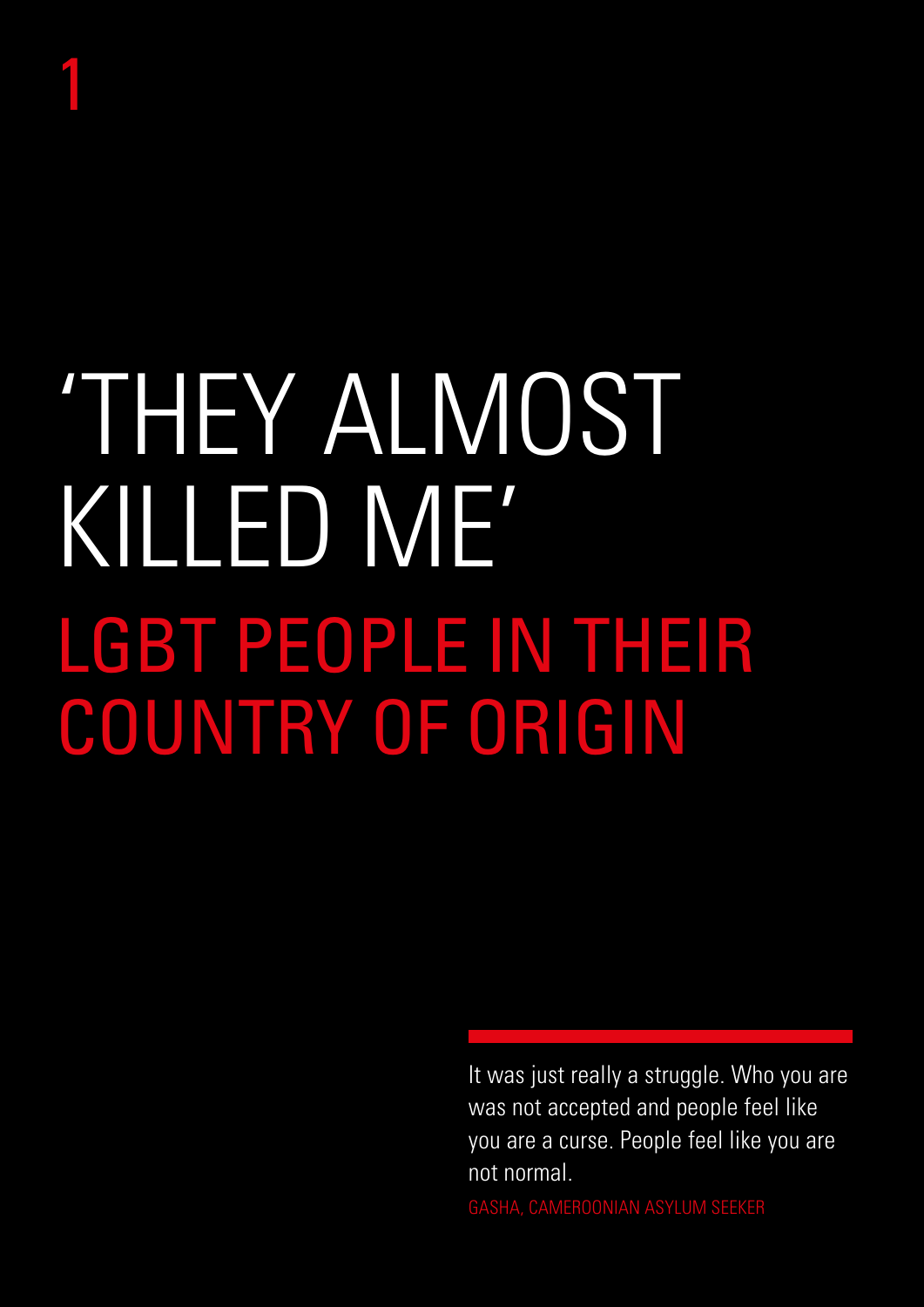In countries where same-sex relationships are criminalised or where discrimination against LGBT people is widespread, lesbian, gay, bi and trans people are often excluded by society and may face prosecution, discrimination or harassment. Even when individuals are not prosecuted, the state fails to protect them when exposed to violence by their own communities, and may even support such treatment. Harassment and violence are a common experience for many lesbian, gay, bi and trans people.

Being lesbian is something like an abomination. It is unacceptable, completely unacceptable. DEMBE, UGANDAN ASYLUM SEEKER

Over there my parents are against it and society in general is not accepting of transgender people. To survive you have to be in a group of transgender people who support you or else you have to do prostitution or begging. VANI, INDIAN ASYLUM SEEKER

We used to be told that homosexuality is not allowed in our country, in our culture, in our community. When you are growing up it has been put in your mind that a man should marry a woman.

## MUKASA, UGANDAN REFUGEE

It is not just forbidden. It is seen as shame. KARIMA, MOROCCAN REFUGEE

Interviewees described how they have faced immense pressure, discrimination and violence in their daily lives. Many were living under the constant fear of being persecuted by their immediate communities.

If the government catches you they can send you to 15 years in prison. If citizens catch you, an angry mob, they kill the person immediately! Immediately! And nobody will challenge them.

## RASHIDI, NIGERIAN ASYLUM SEEKER

I was being beaten because I was with a woman. They almost killed me. 'This is against the law! Why are you into women? There are so many men out there! Why can't you just be with a man?' I got raped and then I was taken to the hospital.

## GASHA, CAMEROONIAN ASYLUM

LGBT individuals in some contexts experience horrendous acts of violence and abuse. Several interviewees reported being raped and attacked. Some barely escaped being killed. The majority experienced physical violence.

I have been shot, I have been raped, I have been beaten. I just got fed up because Jamaica is a very homophobic place. They don't tolerate LGBT people. You have to live a life of lies.

## BRIANNA, JAMAICAN ASYLUM SEEKER

He said: 'Today I'm going to kill you.' I didn't know what was happening. I'm still asking 'what did I do?' He was beating me up. He boiled water and wanted to pour it over my body. I used my hand to throw the bowl out of his hand. This is what gave me this scar.

## RASHIDI, NIGERIAN ASYLUM SEEKER

I got attacked several times. My ex-boyfriend got attacked several times. One of my friends was killed, as a result of the so called 'Grindr attacks'. He was in Moscow and there was a group of guys, who got with gay guys on Grindr, and they would come to their place and they would kill them. All over Russia, all of a sudden, it was like a new wave of homophobia. All those people being killed and raped. ANDREI, RUSSIAN ASYLUM SEEKER

They beat the hell out of me. I was tied to the tree in the compound. Then they put me in the hot room and they locked me in there. I didn't have any food or drink. I was just treated like a slave. I was there for about two months. They would send these men to rape me. Maybe they were bringing them to come and sleep with me so that I forget about women.

IFE, NIGERIAN ASYLUM SEEKER

When the incident happened that my boyfriend was killed, I didn't know what to do. The only thing I had on my mind was how to get out of this country. It was very early. I was like 'you should not open the door', but he wanted to find out why there's banging on the door. He opened the door. Someone just grabbed him. The only thing I heard was him screaming for help. I still regret that I couldn't help. I just had to run. I jumped from the window and I just ran. I was trying to get out of that environment. I just kept running just to find somewhere to hide.

ACHEBE, NIGERIAN ASYLUM SEEKER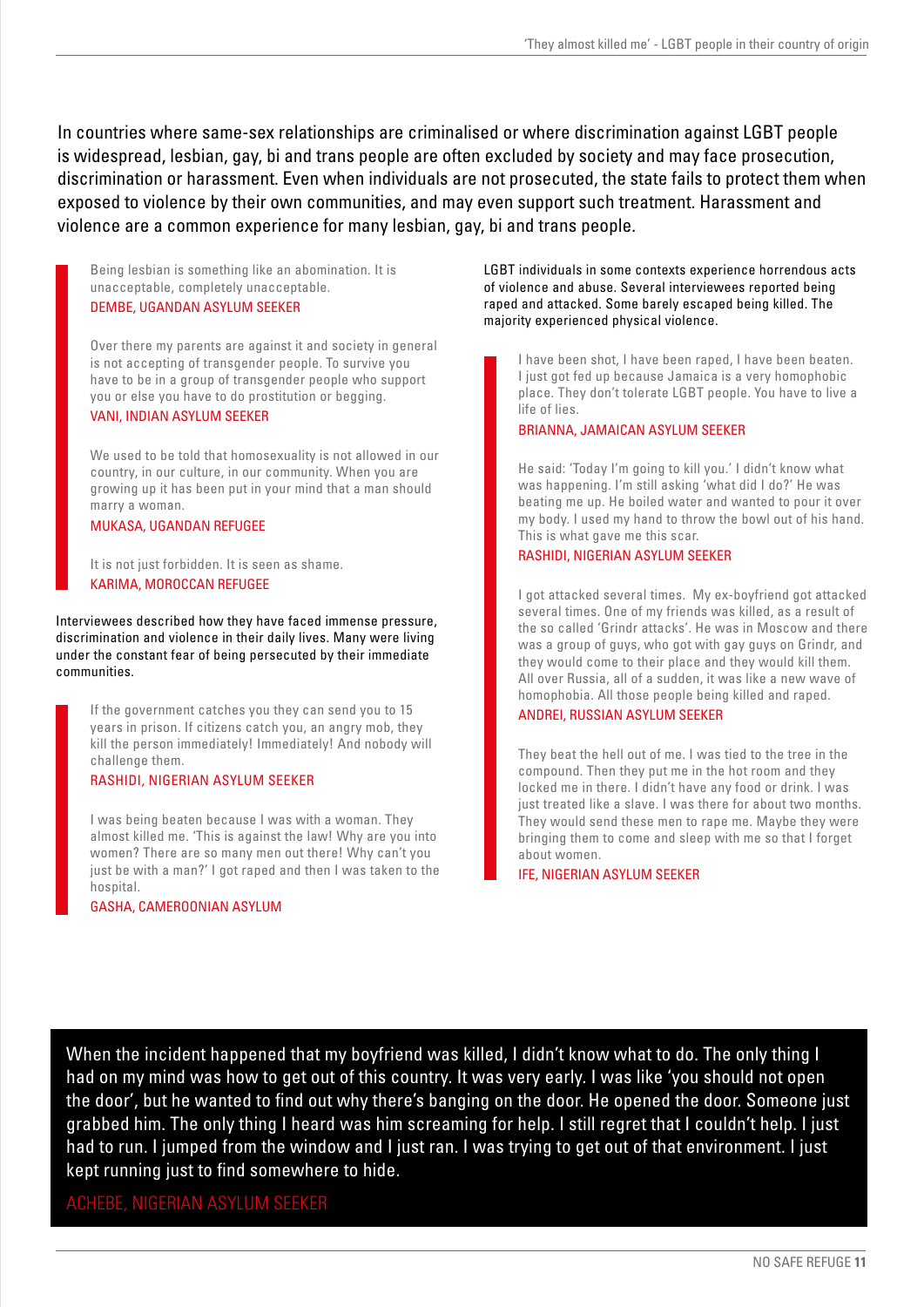Interviewees described how family members had turned against them. This included being sent to facilities where they were tortured through so-called gay 'conversion' therapy, subjecting them to physical violence, or even making attempts on their lives. Participants explained that in many cases it is family or neighbours of LGBT people who inform the police, leading to their arrest.

Nobody will accept you. Nobody will actually think you deserve to live a life of a human being. They will treat you differently. They will call you all sorts of names. My father thought I had mental health problems. He took me to a mental hospital. It was too much. I experienced so much torture there.

## DEMBE, UGANDAN ASYLUM SEEKER

They locked me away and ordered these guys to come and stay the night in the room with me so that I won't run away. They raped me every night.

## IFE, NIGERIAN ASYLUM SEEKER

One time they found me kissing a girl. They were really mad about it and beat me up. Some of my relatives said they did not want me to come to their houses any longer.

## ANANDA, CAMEROONIAN ASYLUM SEEKER

The very first relationship I had in Nigeria got me into trouble because when my girlfriend's family found out it was not good news. They made sure she didn't get in contact with me again. Her brother ganged up and raped me.

## KEIRA, NIGERIAN ASYLUM SEEKER

I was attacked by my husband's family. I ended up separating from him. I went to my parent's house and even there I was abused. They attacked me with a knife. Homosexuality is considered a crime. They will kill you. LISA, CAMEROONIAN ASYLUM SEEKER

He said: 'Your brother-in-law has sent us to kill you. You are gay and your brother-in-law isn't accepting you.' BILAL, PAKISTANI ASYLUM SEEKER

Police, security forces and prison guards themselves are often the perpetrators of violence. Some interviewees were put in prison because of being LGBT, where they faced violence from other inmates while in custody.

I had guards who used to come to the room and ask me to show them horrible sexual acts, how lesbians have sexual relationships. It was horrific and they always would pick on me. I got raped by two guards one of them who really used to pick on me so much. They would just keep mocking me. They would always make sure that they do something horrific. They really tortured me.

## DEMBE, UGANDAN ASYLUM SEEKER

I got raped in the prison cell. The prisons in Africa are very dangerous. They didn't take care of me. It stank. It was terrible. We were 10 people in one cell. It is the worst place you can think of.

GASHA, CAMEROONIAN ASYLUM SEEKER

Participants described having to hide their sexual orientation and gender identity by all means possible in order to avoid persecution, harassment and discrimination. Relationships are kept secret. People who are not perceived to be conforming to gender norms have a particularly difficult time. Many LGBT people are under immense pressure to create parallel lives to disguise their sexual orientation or gender identity.

It's my country, my background, my family and my society. For years and years and years, I had to hide and I had to live as two or three personalities at the same time; with my family or with my colleagues and then with my girlfriend. It is difficult, it is really, really difficult.

## KARIMA, MOROCCAN REFUGEE

The relationship was a secret, so I had to make sure that nobody knew what I was doing and what was going on because it was completely unacceptable in my culture, my everything – culture, family, friends, government, authorities.

## MUKASA, UGANDAN REFUGEE

My mother said she was going to kill herself. So to make her happy I had to have two kids with a man.

## TEMI, NIGERIAN ASYLUM SEEKER

I did agree to an engagement because my parents threatened that otherwise they are going to kill themselves.

### SATHI, SRI LANKAN ASYLUM SEEKER

As a last resort Britain might promise a life of safety and dignity. Gaining refuge is considered by many the only chance to survive.

I would rather be a mother and a grandmother that doesn't see my kids but can talk to them than to be a dead one that they can't even talk to. If I go there they are going to kill me. BRIANNA, JAMAICAN ASYLUM SEEKER

It was time for me to move just to have a place where I can live as I am, without fear, just to be myself. I wanted to find security and safety so I came to claim asylum.

KARIMA, MOROCCAN REFUGEE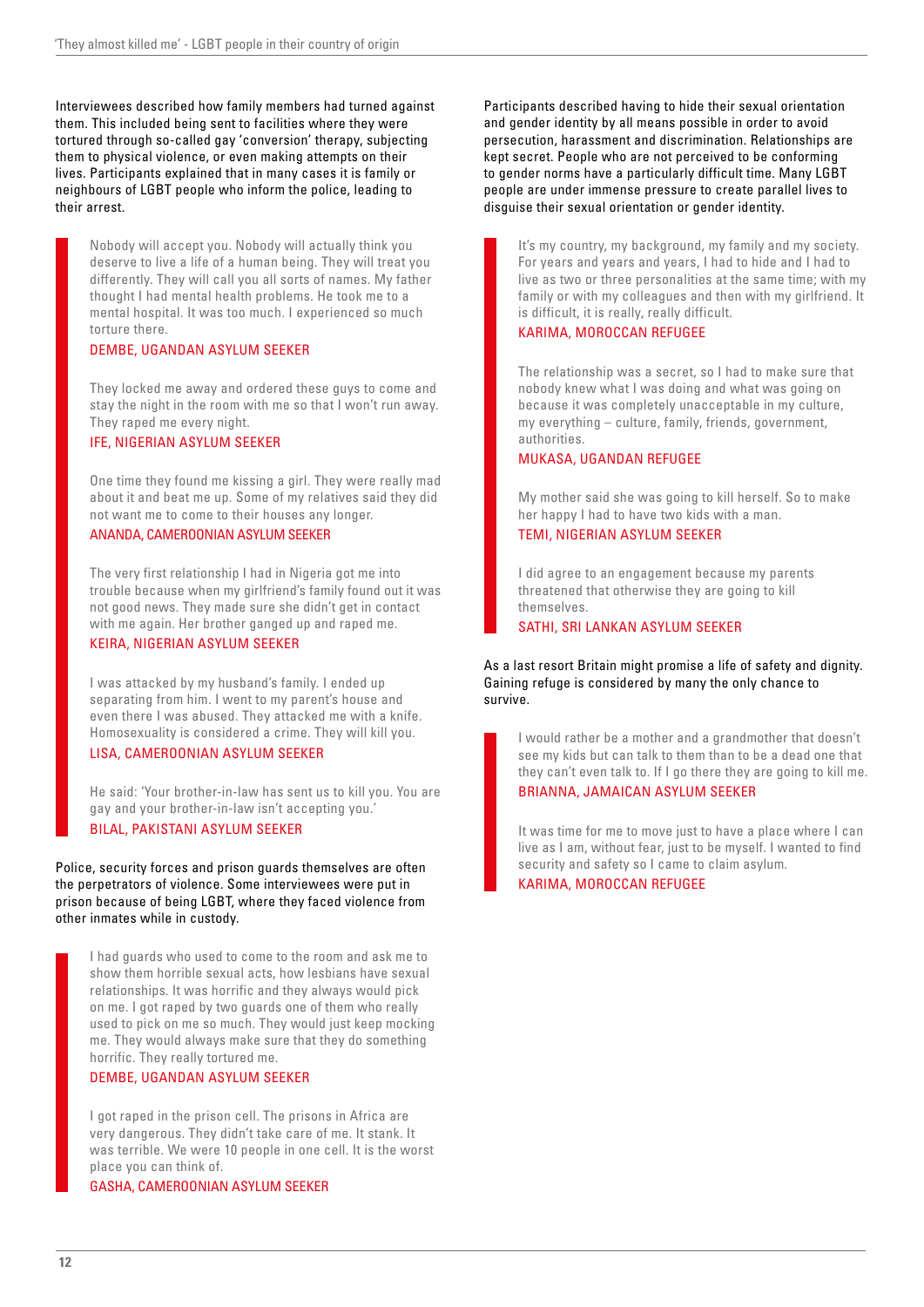# 'BACK IN A CELL' SEEKING ASYLUM AND BEING DETAINED

To stay in the UK, they took my freedom. KARIMA, MOROCCAN REFUGEE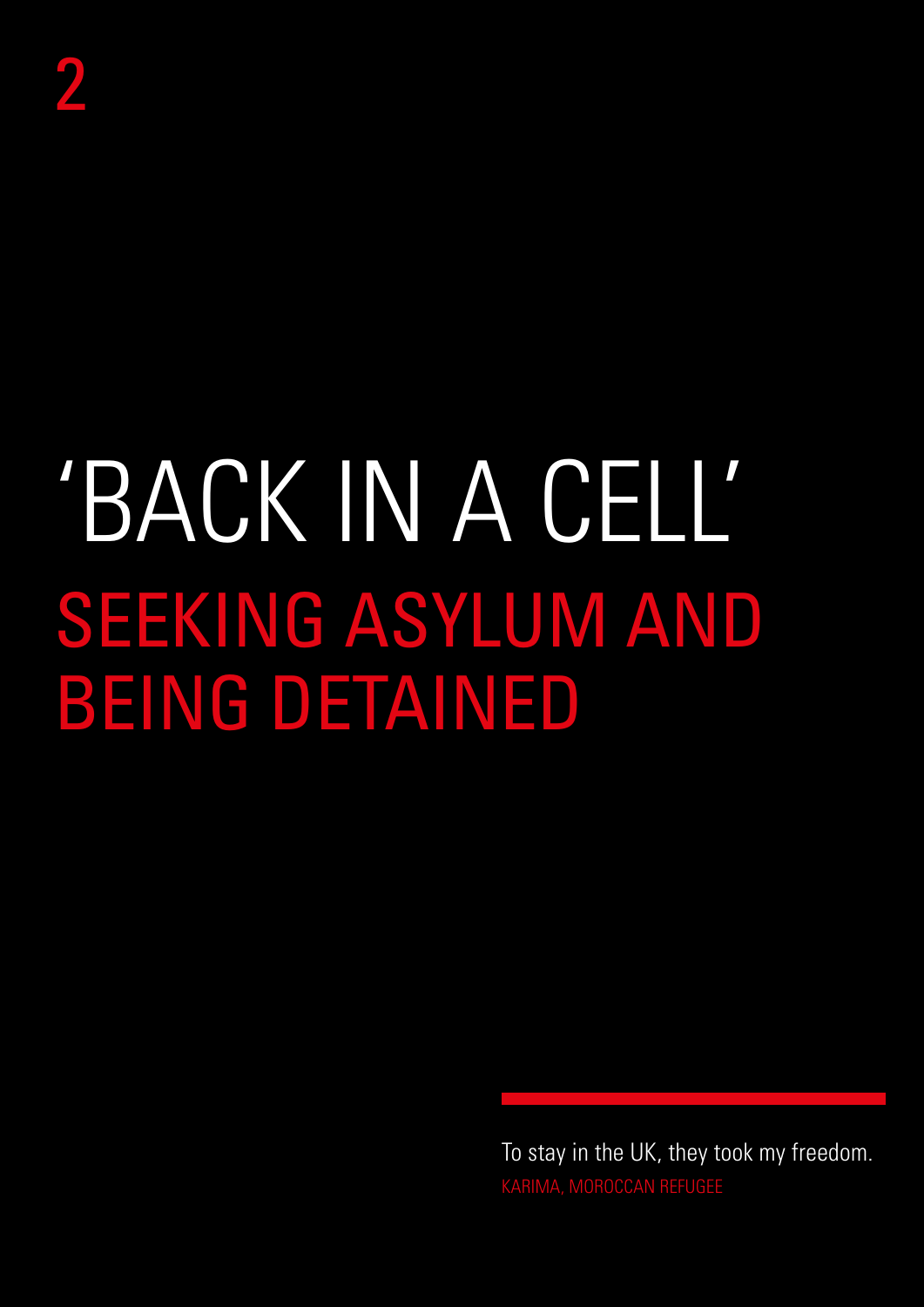Each year thousands of asylum seekers are placed in detention in Britain. The government admits not knowing how many LGBT asylum seekers they place in detention. LGBT asylum seekers are fleeing countries where they fear violence and imprisonment. Some have been imprisoned because of their sexual orientation or gender identity and were subjected to profound violence and abuse. LGBT asylum seekers experience significant distress when they find that they will be then held in detention centres after seeking safety in Britain.

Asylum claimants can be detained at any point of their claim process. Some of the participants were detained under the Detained Fast Track system which has now been ruled an unlawful procedure. Cases under the Detained Fast Track system were considered to be able to be decided quickly, often because the claimant's country of origin is considered 'safe' by UK authorities. Countries are considered 'safe' when it is assumed that there is no serious risk of persecution of people entitled to live there. This system was inappropriate for LGBT asylum seekers, many of whom have experienced persecution and abuse in those 'safe countries' even if the country officially does not criminalise being LGBT. It also failed to accommodate for the complexity of LGBT related cases. Participants told how they were shocked when informed that they were being detained. Interviewees described feeling like they were being persecuted again for seeking protection.

It felt like I was betrayed because if somebody seeks asylum, they're just trying to get some protection, but then you're detaining them. It's like you're putting them in prison for having come to you for help. It didn't make sense to me. MIREMBA, UGANDAN ASYLUM SEEKER

They said: 'We're detaining you.' I said: 'What is detain?' They said: 'You are going to detention centre. You are not going home again.' I said: 'What about my asylum? My partner is just there.' They said no. They detained me and they put me in the van to take me to detention centre. RASHIDI, NIGERIAN ASYLUM SEEKER

Interviewees described feeling under constant threat of persecution in their country of origin. Those arrested because of their sexual orientation or gender identity suffered abuse, violence and rape in prison. LGBT people seeking safety in Britain experience significant distress when they find themselves held in a detention centre.

This was bringing it all back again. I could see exactly how it happened in Uganda. The same thing was in detention. The guards at the detention centre never abused me but that was the only difference. It irritated me just looking at them and sometimes at night I could wake up with a panic attack. My heart is pounding and I am scared. I just think I am in that cell in Uganda again.

## DEMBE, UGANDAN ASYLUM SEEKER

I got flashbacks of everything I've been through in Africa. I've been free for two or three years and then here I am back in a cell. GASHA, CAMEROONIAN ASYLUM SEEKER

I was crying the whole night. I could not eat. I had serious headache. I had to request for a paracetamol or anything. They said they couldn't provide me any medications and I could not sleep the whole night. I didn't sleep for 48 hours. I didn't eat for 48 hours because I was so scared.

GASHA, CAMEROONIAN ASYLUM SEEKER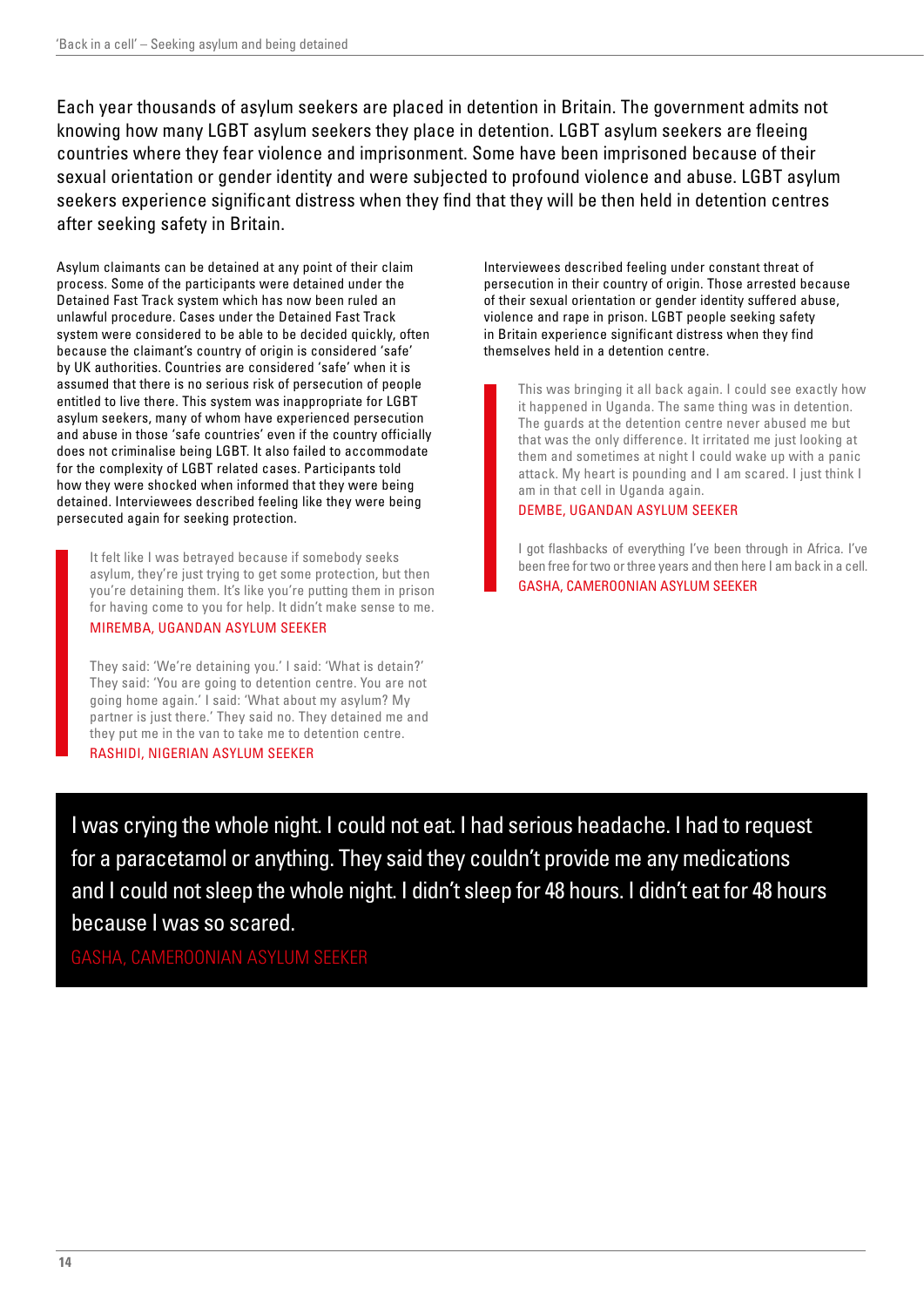[On the way to the airport to be forcibly removed:] One officer said to me: 'I noticed while we were going through your bags you have a lot of boxers and you have a lot of hats, you wear a lot of men's clothing. We're here to protect you and when we go to Zimbabwe we don't want you to draw attention to yourself. So we're going to stop over in Kenya and we can maybe buy you some appropriate clothes in the airport before we leave for Zimbabwe. Maybe we can lose the boxers.' At that moment I said to him: 'Do you know that this actually shows how corrupt your system is? You've just met me and you know that you can't take me where you're trying to take me while I am who I am. You're trying to change me so that I don't have difficulties!'

MAIBA, ZIMBABWEAN ASYLUM SEEKER

Not being able to leave the detention centre, limited access to the outside world and the presence of guards makes detention seem like prison to many interviewees. The accommodation, lack of adequate food and interaction with staff can be challenging. While prohibited to work outside of detention, detainees can work inside the detention facility for £1 per hour. The environment makes many LGBT asylum seekers feel like they are suspected criminals.

When we went to Yarl's Wood at night time, it was scary. It is in the woods. It isn't an urban zone. It was just a big building with big doors and loads of security. It was horrible, it was just horrible.

## KARIMA, MOROCCAN REFUGEE

I'm not a prisoner. I'm an asylum seeker. I seek asylum. I have never been in prison. I have never committed a crime in my life. RASHIDI, NIGERIAN ASYLUM SEEKER

We're denied so much. We can't do anything. It just breaks you down. We're not criminals. We have not committed any crime. We're just coming from a country that can't protect us. We're coming here to look for safety and instead we're being tortured again.

## DEMBE, UGANDAN ASYLUM SEEKER

I can't say I felt safe because I felt like I was in prison. When you don't feel like you've done anything wrong and you are kept in a place like that you don't feel safe at all. GASHA, CAMEROONIAN ASYLUM SEEKER

It is not a place I even want my worst enemy to be in. It is not good.

KEIRA, NIGERIAN ASYLUM SEEKER

People that are detained are given no information about the length of their stay. Britain is one of few countries in the world that practises indefinite detention. This lack of information causes severe stress in the detainees. The indefinite nature of detention is very challenging. The duration of detention can vary widely, from a couple of days to years.

You tell yourself 'it's not going to be long, you're going to be out soon', but obviously you're seeing people that have been in there for three years. You're thinking: 'Am I going to be like them?'

## MIREMBA, UGANDAN ASYLUM SEEKER

The prolonged-ness of detaining people is what I feel is unacceptable. It is unacceptable in a country that really respects human rights and is internationally known as one of the countries that respects people's rights. It is unbelievable that they have a system like this detention centre and detaining people, women, indefinitely in there. DEMBE, UGANDAN ASYLUM SEEKER

LGBT detainees live under constant fear of being forcibly removed from Britain. The thought of what could happen to them in their country of origin causes great anxiety. This is fuelled by the experience of seeing other detainees injected with sedatives and being forcibly removed.

This girl had mental problems. She had come from Africa where she got raped. In detention they injected her and dragged her like a piece of cloth to deport her. While they were doing it they locked us down. BRIANNA, JAMAICAN ASYLUM SEEKER

Yarl's Wood is not safe. They inject people, if they say you must go and you refuse. They have injected people in front of me. When they want to inject people they lock all doors. They lock everybody inside their rooms. They come and collect the person and take you to the airport. LISA, CAMEROONIAN ASYLUM SEEKER

If you are resisting they will give you the injection and you just go to sleep all day. They will just drag you out unconsciously with your feet on the floor. TEMI, NIGERIAN ASYLUM SEEKER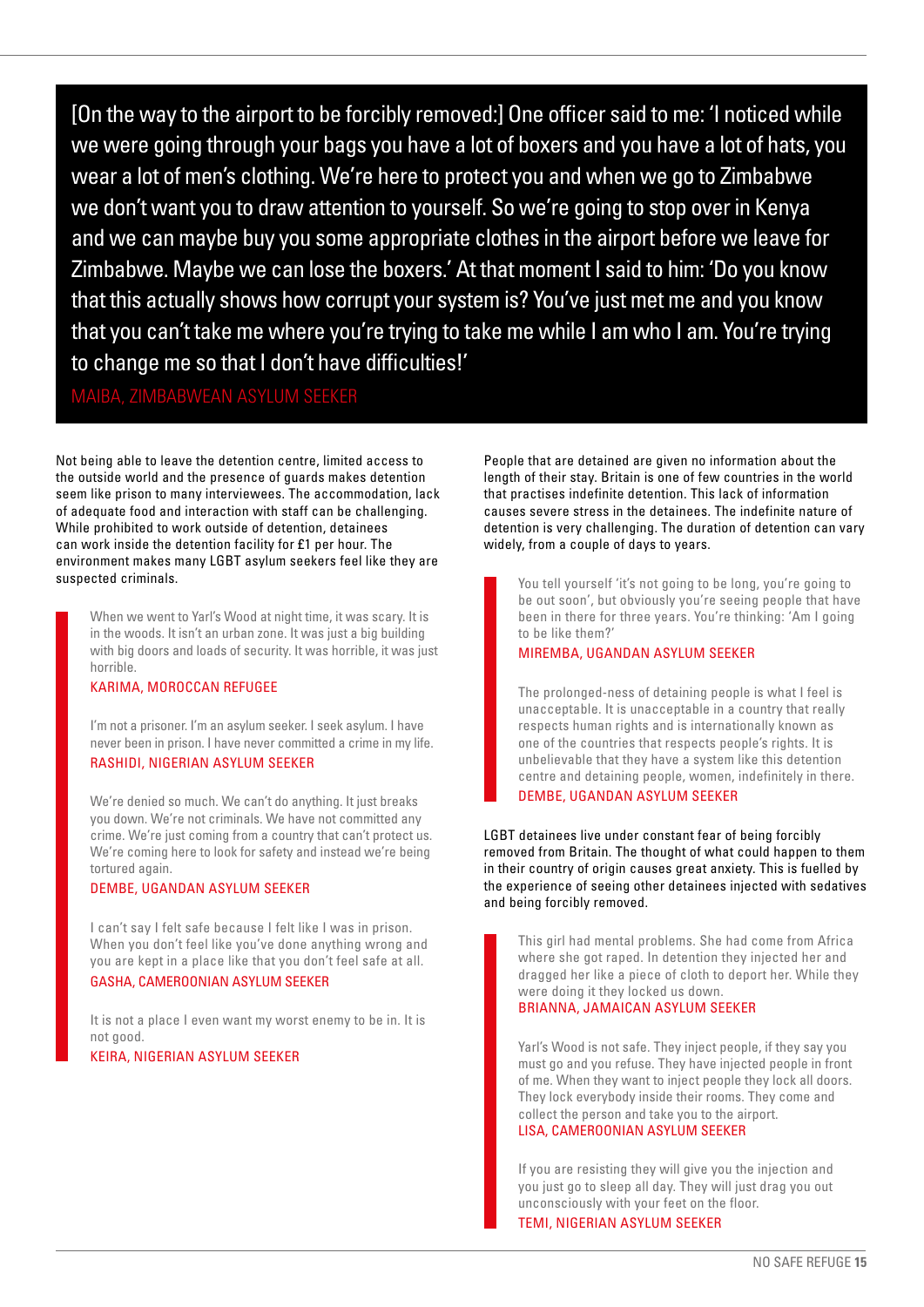# 'I DIDN'T FEEL SAFE' LGBT ASYLUM SEEKERS AND OTHER DETAINEES

People spat at me because they don't like gay people.

ACHEBE, NIGERIAN ASYLUM SEEKER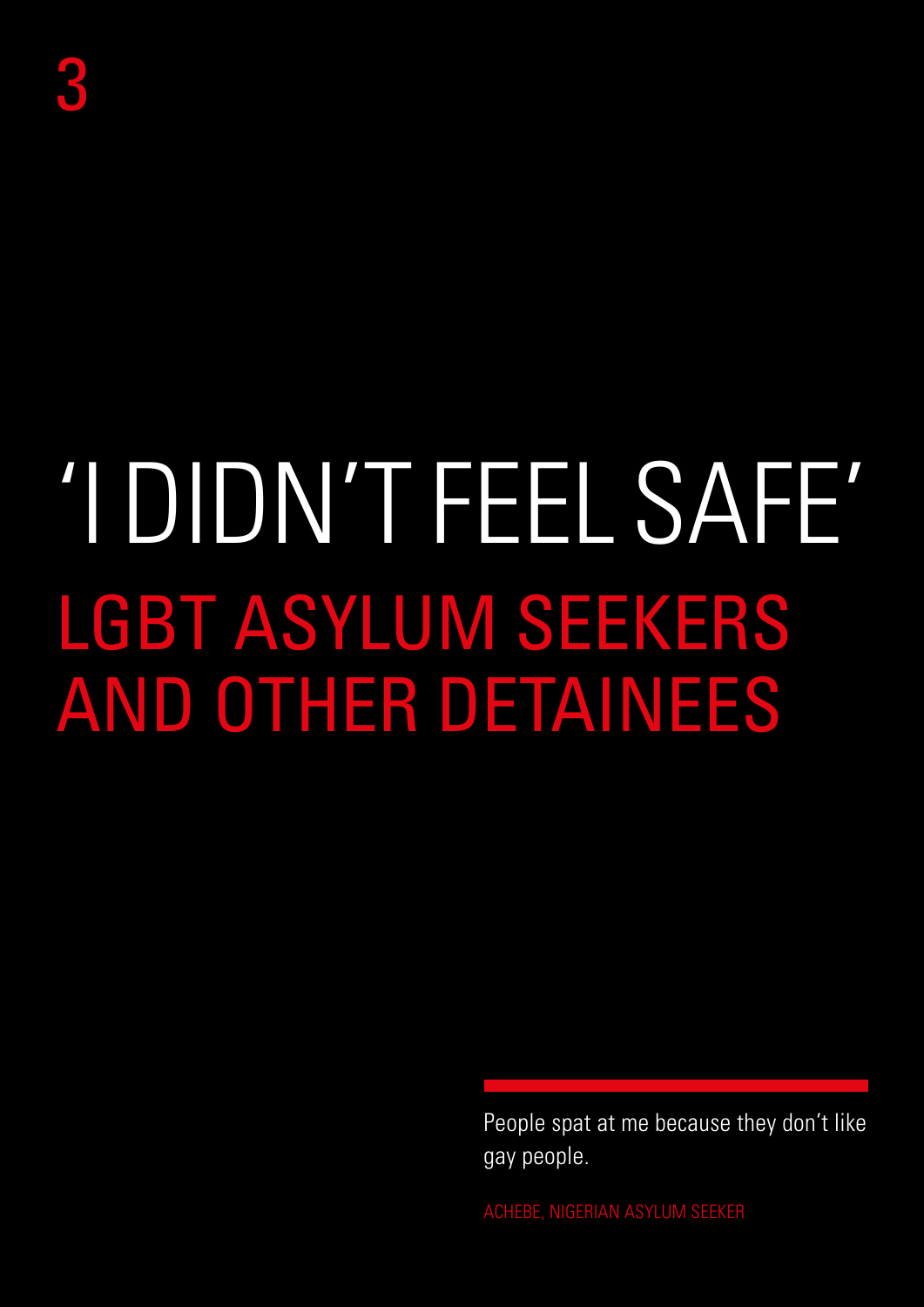LGBT asylum seekers describe experiencing harassment and discrimination from other detainees because of their sexual orientation or gender identity. Many feel forced to hide their identity while in detention to avoid being bullied. As a consequence LGBT asylum seekers in detention also suffer particular isolation.

I couldn't tell anyone. This is prison for god's sake. You know I couldn't share that. There was a risk of being bullied or people take away your food. I had to keep to myself. ACHEBE, NIGERIAN ASYLUM SEEKER

The reality for detainees who are known to be LGBT is stark. They are bullied, harassed and even physically attacked by other detainees. Many interviewees were afraid to talk openly about attacks that they had experienced in detention.

People used to say 'why are you getting boobs' and tease me. VANI, INDIAN ASYLUM SEEKER

He was in the gallery and he called: 'Hey! Mr Gay, I love you! I want to fuck you.' I was so scared. I just went in my room. Here in detention it is the same as where I came from. I was so scared.

BILAL, PAKISTANI ASYLUM SEEKER

My cell mate was rude to me when I told him I was gay. He never talked to me again.

OMAR, PAKISTANI ASYLUM SEEKER

They told us: 'You're practising this thing lesbianism and you're a choir leader, you should stop it. Because of you, people don't want to join anymore!' She even said: 'I'm personally leaving because of you.'

KAMALI, UGANDAN ASYLUM SEEKER

I didn't feel safe. People called me names and said not nice things to me. I just felt like this is the place where they may not harm you directly but will point fingers and say things. That's why I just kept to myself.

## GASHA, CAMEROONIAN ASYLUM SEEKER

For trans detainees this environment can be particularly challenging and dangerous. One participant told of being placed in a male detention centre despite making it clear that she identified as a woman and had been taking steps to transition. Participants described how detention centres failed to take basic steps that could help trans people to feel safer, like providing private spaces to shower and get changed.

I had to fight it out. I had to tell them that I should be having a private room. I can't share a room with other men. It is for my safety. The next problem is the communal showers. Obviously I can't go to the shower and people are watching me. If they see me, I would be in big trouble. I couldn't use the shower. For 15 days I couldn't use the shower. That was really bad.

VANI, INDIAN ASYLUM SEEKER

Those LGBT detainees who do not conform to traditional gender expectations or identify as trans are often singled out for discrimination and harassment by other detainees.

There was another lesbian girl in detention. They told her: 'Okay if you want to be a boy show us if you have a dick! What makes you walk around like that? What makes you dress like a boy? You're a girl! You're a woman!' KAMALI, UGANDAN ASYLUM SEEKER

There was one guy who was very camp. Everyone was making fun of him. I think this was the reason why I didn't want to be the centre of attention, like he was. He was a bit camp and everyone was whistling and calling him names. They were making fun of him about the way he was walking. OMAR, PAKISTANI REFUGEE

I saw a trans woman from Thailand. When she was passing other detainees, they laughed at her and made some comments. IFE, NIGERIAN ASYLUM SEEKER

Most of them would look at me, a masculine presenting woman, like: 'Who is he like why is he allowed to walk around in the centre.' The other ladies would look at me like: 'What is he doing? He's a boy and he's walking around here. What's going on?'

## MAIBA, ZIMBABWEAN ASYLUM SEEKER

## Isolation is a further consequence for LGBT asylum seekers in detention.

Nobody wants to stay with me. I was just alone. People were just looking at me like I am not normal. BILAL, PAKISTANI ASYLUM SEEKER

The straight ones were like 'you people are so sick' and when they come to eat they stay in one section. We stay in a different section.

## BRIANNA, JAMAICAN ASYLUM SEEKER

You are sometimes preparing your case and you speak to your solicitor. I think my roommate heard me. He said: 'My god, you have HIV! Why didn't you tell me before? I can't stay with this person! I am going to catch HIV!' Then he went outside to tell most of the people from Uganda. MUKASA, UGANDAN REFUGEE

Some of them in our group were not even lesbians but because they were hanging around with us they'd be called lesbians too.

## KAMALI, UGANDAN ASYLUM SEEKER

Until I got released, I never ever told anyone. I said that I am married to a girl. I have to be careful what I am talking about to my boyfriend on the phone because I am sharing with someone the room. I have to make sure that I am not exposing my sexuality when I am speaking with my partner. SATHI, SRI LANKAN ASYLUM SEEKER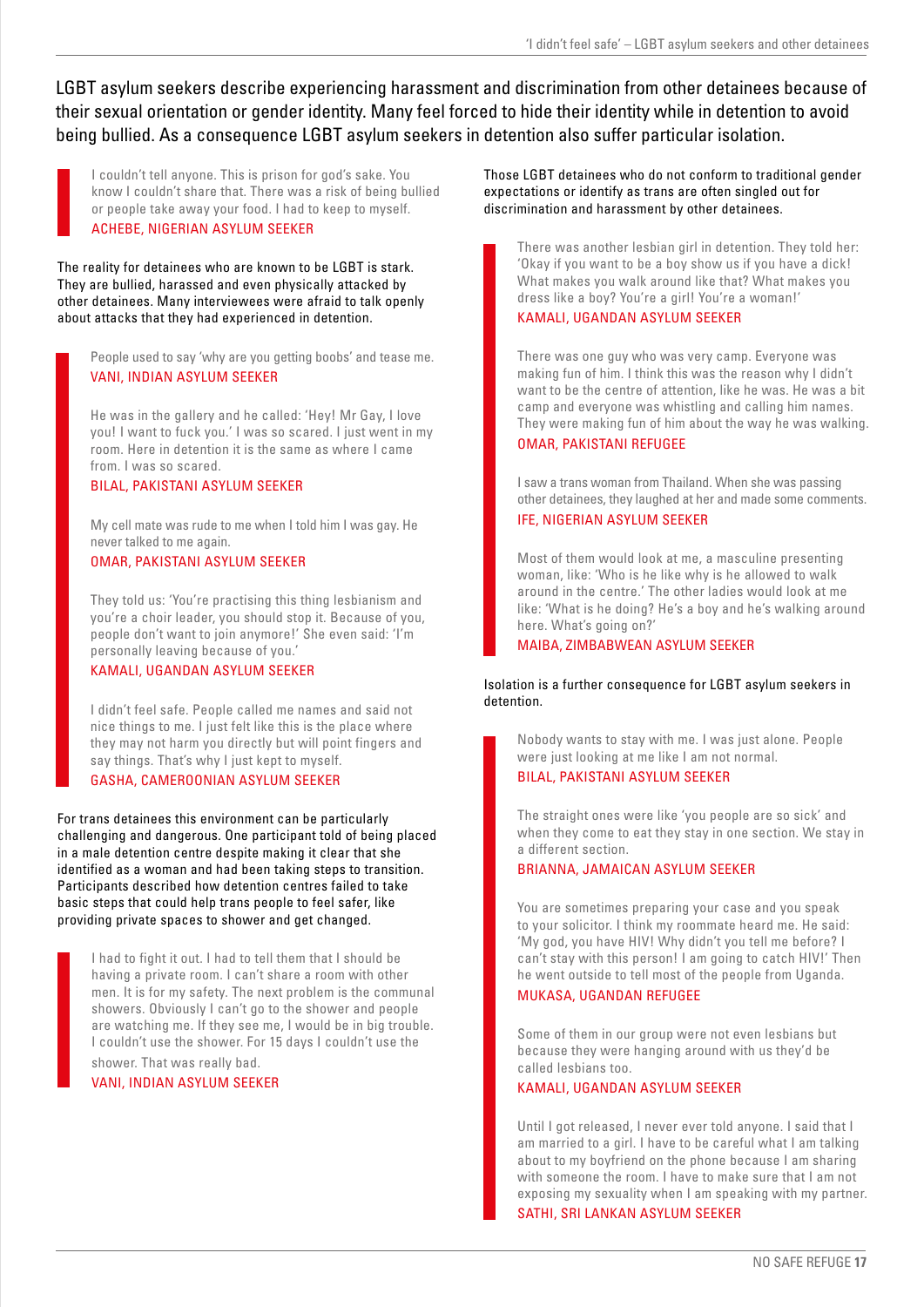# 'THEY BULLY YOU' STAFF IN THE DETENTION CENTRE

I see things in the detention centre that are not right. I don't care where we are from, what we do and how badly they want to get us out of their country. You don't do certain things to people. We are human beings. We are not animals. The staff looked at me like I was a disease. BRIANNA, JAMAICAN ASYLUM SEEKER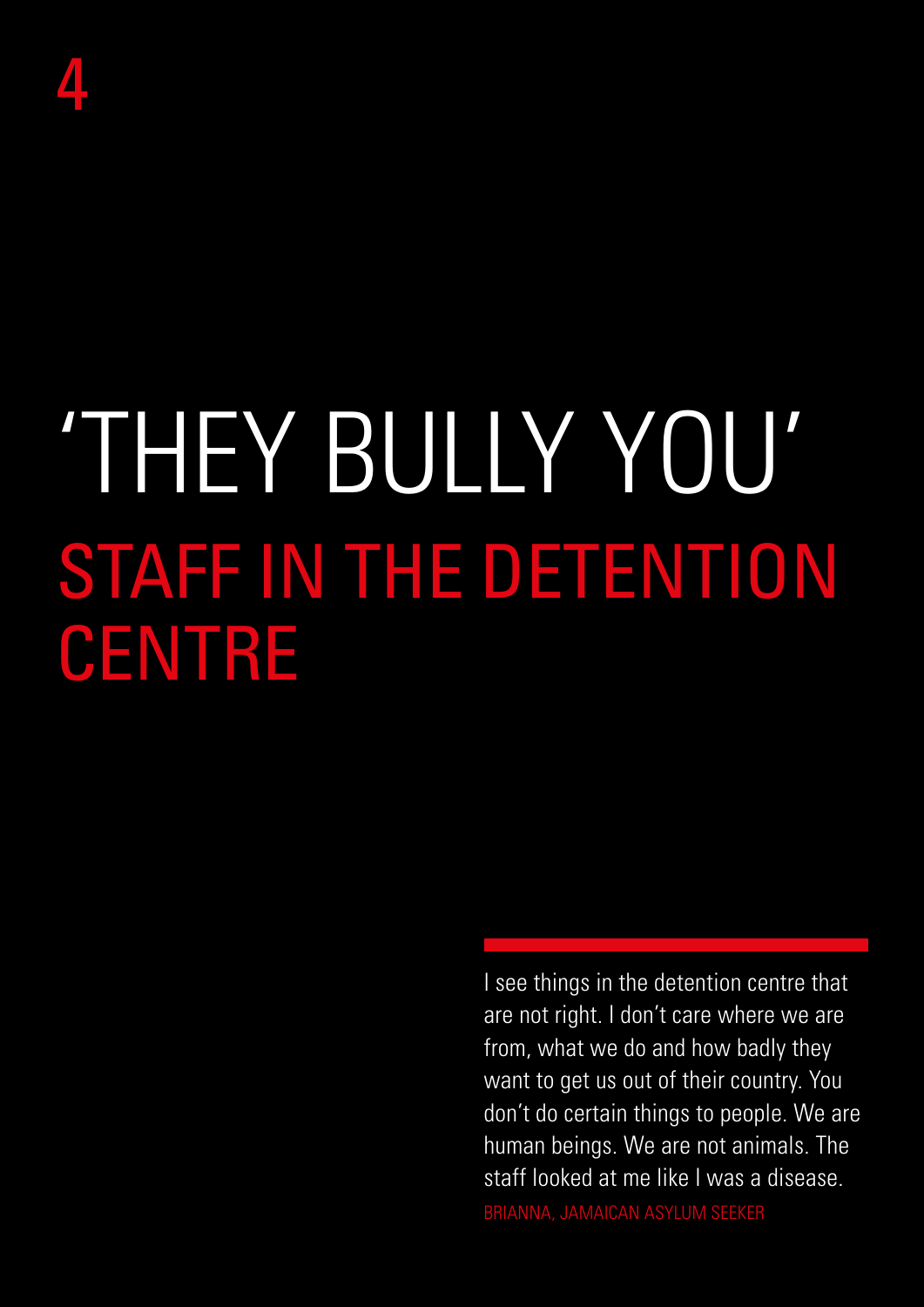Some staff demonstrate discriminatory attitudes towards LGBT people. LGBT asylum seekers report experiencing discrimination and bullying from staff due to their sexual orientation or gender identity. Interviewees report that detention officers fail to protect LGBT asylum seekers from the abuse and harassment of other detainees.

## AN ATMOSPHERE OF INTIMIDATION

Some interviewees reported accounts of inappropriate remarks, intimidation and even having their food thrown away as a form of punishment by detention officers.

They commented on a couple of girls eating, saying: 'Look at them, they're like animals.'

## SARA, ALGERIAN ASYLUM SEEKER

Some members of staff were very intimidating. They bully you. I had an experience where a member of staff always bullied me because I was a member of this refugee advocacy group.

## DEMBE, UGANDAN ASYLUM SEEKER

One of the officers said that we're criminals. That it is his detention centre. That he's British, and it's his country. There was this night when they wanted to lock me in and I was like: 'Officer, I have been asking for my medication, are you guys going to lock me up and not let me have any?' I was just trying to understand what's going to happen. And then he just pushed me. All I was asking for was my medication. ACHEBE, NIGERIAN ASYLUM SEEKER

Many female interviewees described how they felt especially uncomfortable with the predominance of male staff. There is a lack of privacy with unannounced and frequent roll calls. Female interviewees reported feeling shame and discomfort when their rooms were searched by male officers.

What I found really disgusting: it is a woman's detention centre and 99% of the security were men. Come on we're ladies. I don't care where we're from, what kind of sexual orientation we have; we're ladies you can't have mostly men guarding us. I am in the room naked and they just open the door and come in on me.

## BRIANNA, JAMAICAN ASYLUM SEEKER

Male staff entering the room unannounced or searching female detainees is a very upsetting experience. Many female detainees feel highly uncomfortable in this environment. There is no privacy. KARIMA, MOROCCAN REFUGEE

They are so disrespectful. They don't even knock they just open the door, they don't have any kind of respect, just no privacy and most of them are male guards and these are women. DEMBE, UGANDAN ASYLUM SEEKER

## DISCRIMINATION BY STAFF

A hostile environment means LGBT detainees are reluctant to talk to staff about problems that they experience in the detention centre because they are not confident that they will receive support. Some interviewees stated that they experienced inappropriate remarks and discriminatory behaviour from staff because of their sexual orientation or gender identity.

I told all the staff at the night shift that I am trans. There were a few officers who were not so welcoming. They emphasised 'Mister' when talking to me. I felt they have to be trained. They don't know how to approach a transgender person I suppose. It's making fun of me.

## VANI, INDIAN ASYLUM SEEKER

The officer didn't approach the heterosexual couple, she approached the lesbian couple straight away. She didn't even say to them excuse me. She said: 'There are different religions in here and different cultures in here I ask you to respect that and there are also children in here.'

## MAIBA, ZIMBABWEAN ASYLUM SEEKER

The chaplain said to 'stop doing this nonsense and go back'. He asked me if I am speaking with my parents. I said no because they are not happy with me because of my sexuality. He then told me that 'if you are not happy with your parents then God isn't going to be happy with you. So make your parents happy and go back'. It means leave my sexuality and just make them happy. I was so confused about the Home Office. The Home Office talks about my country, but I am having the same problems in their detention centre. They control their staff, but I am still experiencing discrimination.

## SATHI, SRI LANKAN ASYLUM SEEKER

Sometimes they will make remarks that are abusive like: 'Oh but you are a lesbian! You said you are a lesbian so why are you sending a letter. I thought you were a lesbian are you sending it to your boyfriend?' I said: 'Why would you make such a remark I am sending post to my cousin!' It is very intimidating.

## DEMBE, UGANDAN ASYLUM SEEKER

I tried as much as I can to keep things to myself because I was not sure if I would be accepted or how I would be treated seeing that some of the staff are not very nice to you in detention. KEIRA, NIGERIAN ASYLUM SEEKER

I had no bag with me, no clothes and stuff. The officer there in Harmondsworth was saying feel free to wear the clothes you have on. It's like making a joke; in a male prison wearing female clothes. I felt significantly humiliated. They make you feel like you are different. That difference makes you vulnerable for all sorts of harm, physical harm. That's why I chose not to do it and asked them for the jumpers and trousers.

## VANI, INDIAN ASYLUM SEEKER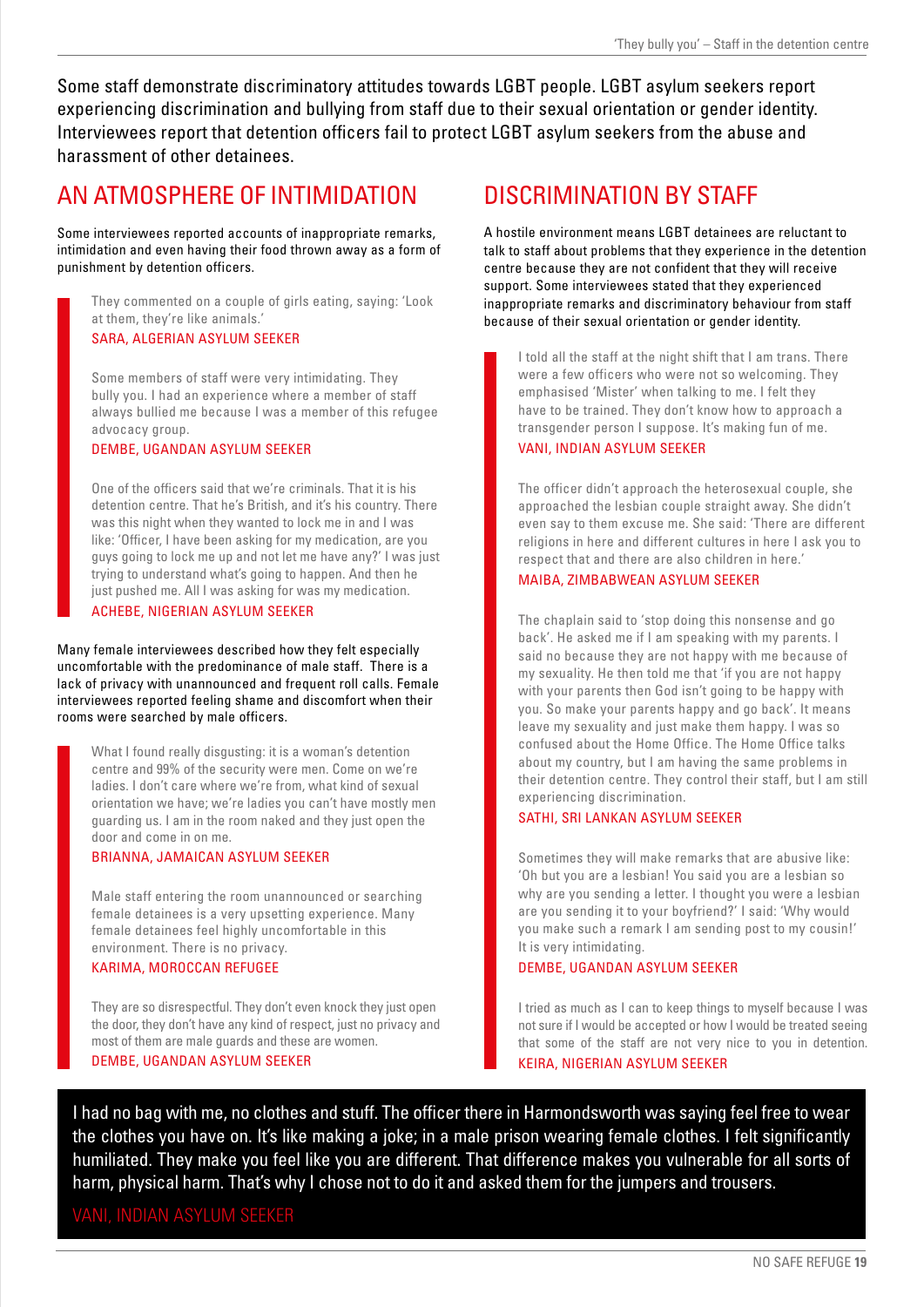## FAILING TO SECURE SAFETY

Many interviewees said that they didn't feel safe and protected by detention staff. LGBT detainees experience harassment and discrimination from other detainees, however many detention officers fail to respond to homophobic, biphobic and transphobic incidents. This leaves LGBT detainees feeling vulnerable and unprotected.

The guy grabbed me saying he's going to break my soul. I had to press the buzzer. I can't stay in this place. The officer that came down, said there's nothing he can do. We had to deal with it. That was another nightmare for me.

## ACHEBE, NIGERIAN ASYLUM SEEKER

Another detainee pushed me and he abused me. He said you look like a fucking gay. I said: 'Excuse me you don't need to swear at me like that!' I told the officers but they didn't take it seriously. I spoke to them but they didn't do anything. They just keep avoiding it. They said: 'You just stay away from him. He is not a nice guy'.

HUSSAIN, PAKISTANI REFUGEE

I had my head rammed through a door. I was bullied. The guy they put me with was a nightmare, the guy was a bully. I reported that but nothing was done about it.

## ACHEBE, NIGERIAN ASYLUM SEEKER

Interviewees said that no specific support was given to them to report abusive and discriminatory incidents. LGBT detainees feel that complaints are not taken seriously by members of staff.

Even after presenting our opinions to the managers nothing has been done. It was never authorised. They're saying: 'If we authorise this, other people will come up with their problems'.

## KAMALI, UGANDAN ASYLUM SEEKER

We put forward complaints and they disappeared. Nobody knows what happened to the complaints. When we went forward to the equalities manager he said we filled in the wrong form. So we filled in the right form and then he said he didn't see the form. These forms were actually handed directly to his office not to any box or any middle man. So we filled it out again and he didn't see that one either. Nothing was done about these complaints.

MAIBA, ZIMBABWEAN ASYLUM SEEKER

Most detention centres offer the services of an Equality or LGBT Officer whose role is intended to provide advice and support LGBT detainees with any challenges they face inside detention. However, awareness of these services varies among detainees often because information about these services isn't accessible. The Equality or LGBT Officer is often not a full-time position but rather individuals volunteer to take it on as an additional task to their regular work. This limits the visibility and availability of these much needed services. Interviewees reported instances in which detention officers were reluctant to provide details on how to access the LGBT Officer.

The detention officer said: 'No, what is the LGBT officer?' I said: 'You don't know LGBT officer? Who is in your building? He's in your detention centre and you don't know?' They said: 'No, no, you explain to us.' I said: 'I am gay, and an LGBT officer means lesbian, gay, bisexual, transgender. He is here in every detention centre to support us. So please call him. I want to meet him'. Then they very clearly smiled and it was a disgusting situation. I felt embarrassed. I said: 'Why are you doing this?'

## BILAL, PAKISTANI ASYLUM SEEKER

I could not talk to anybody inside about me. They don't even provide any LGBT support or advice in there. If it was there then I didn't know. I looked around.

## MIREMBA, UGANDAN ASYLUM SEEKER

When we went to this meeting with the managers, they said to us; 'We have officers that are responsible for LGBT and they should actually be coming up to you and speaking to you about everything.' I've been here for quite a while now and I've done nearly every single job in the centre. I never ever, ever have once seen an officer walk up to anyone and say hi I'm so and so. The only time that I've seen officers even bother to come and speak to you is when you have a flight ticket or you try to commit suicide.

## MAIBA, ZIMBABWEAN ASYLUM SEEKER

I wish I had got that information when I was in detention I wouldn't have suffered for a long time. MUKASA, UGANDAN REFUGEE

Detention centres also offer faith guidance services. Faith is an important aspect for many LGBT asylum seekers. Some interviewees reported that their faith was a crucial coping mechanism. Therefore it is especially important that for LGBT people of faith inclusive religious support is available in detention centre.

When I went to the church in the detention centre, I was treated different because they didn't expect a gay person to be in church.

## GASHA, CAMEROONIAN ASYLUM SEEKER

Even though I am a lesbian I still worship. I still go to church. I still worship because I am a Christian. BRIANNA, JAMAICAN ASYLUM SEEKER

I am Muslim I tried to find an Imam but there was none there. It was the priest of the church so I used to go and talk to him. KARIMA, MOROCCAN REFUGEE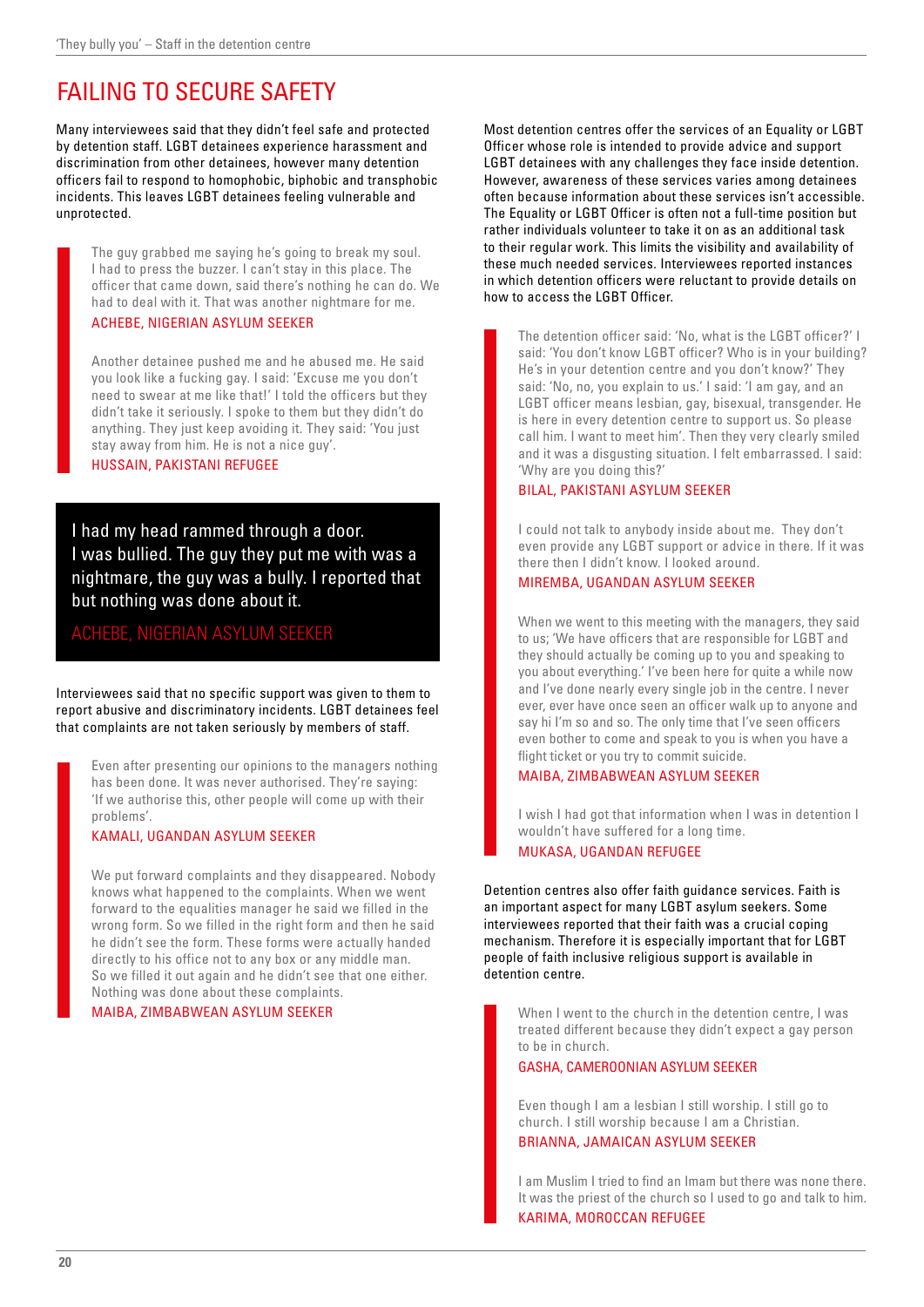# 'I TRIED TO COMMIT SUICIDE' MENTAL AND PHYSICAL HEALTH IN DETENTION

I would have preferred to take my own life than being in there. It is very, very painful in terms of being stigmatised and not able to disclose my identity. You would prefer not to be there rather being in a cage or in the darkness. MUKASA, UGANDAN REFUGEE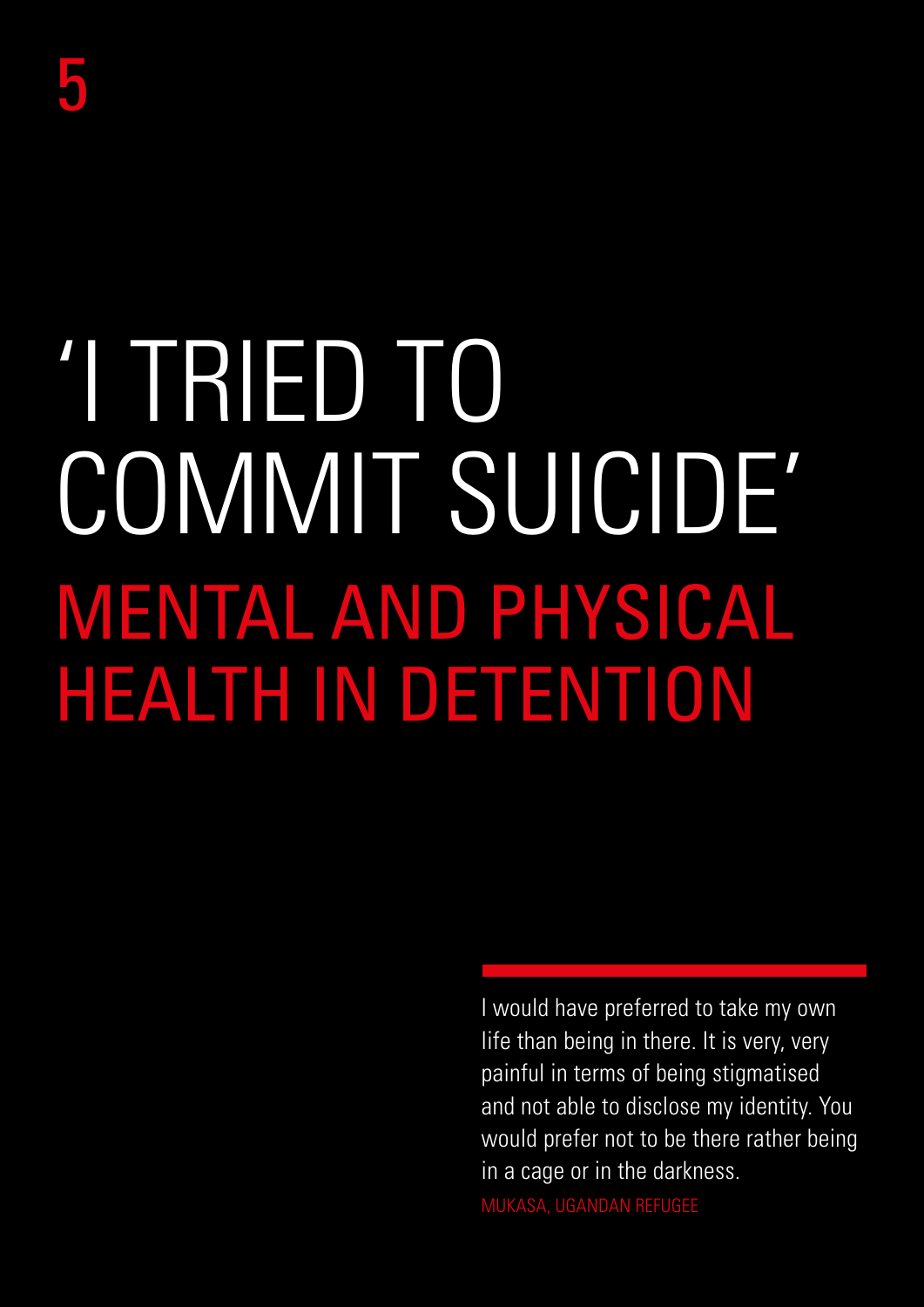The impact that detention centres have on the mental health of LGBT detainees is stark. LGBT asylum seekers often have to cope alone with traumatic experiences in an environment where they run the risk of either isolation or victimisation by other detainees and staff. Many have a difficult time coping with limited access to adequate treatment. Feelings of complete loss of control, anxiety and fear are commonplace. It can be an immensely distressing experience which drives some to attempt to take their own lives.

## MENTAL HEALTH IN DETENTION

Interviewees have suffered serious abuse, rape and torture in their country of origin on account of discrimination and inequality against LGBT people. Many experience significant symptoms of trauma such as flashbacks and recurring nightmares in addition to serious mental health problems such as anxiety, depression and post-traumatic stress disorder caused by the violence and discrimination they have experienced. The Home Office agrees that people who have suffered torture, have suicidal intentions, and whose health is injuriously affected by continued detention should not be placed in detention.

I was having terrible nightmares, flashbacks. Just so many thoughts are coming back, things that I had forgotten. Things that I said to myself I would never ever even think about again. It started to become out of my control. It was difficult. It got to the extent where the officers had to come check on me every night to make sure I don't do anything to myself.

## GASHA, CAMEROONIAN ASYLUM SEEKER

I was depressed. I couldn't sleep all night. I had sleepless nights all throughout detention. I had migraines all the time. Even the days of the interview, I just had migraines. I just had to keep sane, for the sake of it.

## MIREMBA, UGANDAN ASYLUM SEEKER

I am having very difficult moments. I get flashbacks of exactly what happened in Uganda. I get bad nightmares. When I was in detention I even heard voices of this man that raped me who would try to tell me I am worthless. I have tried twice to take an overdose when I was at detention because I couldn't take it anymore. The voice of this man would drive me mad.

### DEMBE, UGANDAN ASYLUM SEEKER

Lost, regretting, deceived, disappointed, very weak, you know like lifeless.

KARIMA, MOROCCAN REFUGEE

In some cases LGBT detainees feel that they can't continue living under these conditions. The constant threat of being forcibly removed to a country where they will face persecution, violence or even death, coupled with the stigmatisation and isolation many experience while in detention, pushes them to consider or even to attempt to take their own lives.

I was taught to be a good person. When I was detained my life completely changed. If I had the chance I would have committed suicide in detention.

## MUKASA, UGANDAN REFUGEE

I tried to commit suicide twice. I didn't know how to do it but I had that urge in me to do it. I broke the mirrors and tried to cut myself.

### IFE, NIGERIAN ASYLUM SEEKER

Did you hear about the girl that jumped off the balcony? If you met her you would have spent the whole day laughing with her. For this girl to go to that extent where she would jump, it had to be really intense.

## MAIBA, ZIMBABWEAN ASYLUM SEEKER

You find people there that do self-harm. They want to kill themselves once they hear that they are going to be deported to their countries. People do things there that people won't normally want to do to themselves but because of the situation they are in they are forced to do it. You are just depressed in there.

KEIRA, NIGERIAN ASYLUM SEEKER

When I was in detention I tried to commit suicide. That was a period whereby the whole situation in detention really got to me. I never thought I would be in that situation where I would think of taking my own life.

ACHEBE, NIGERIAN ASYLUM SEEKER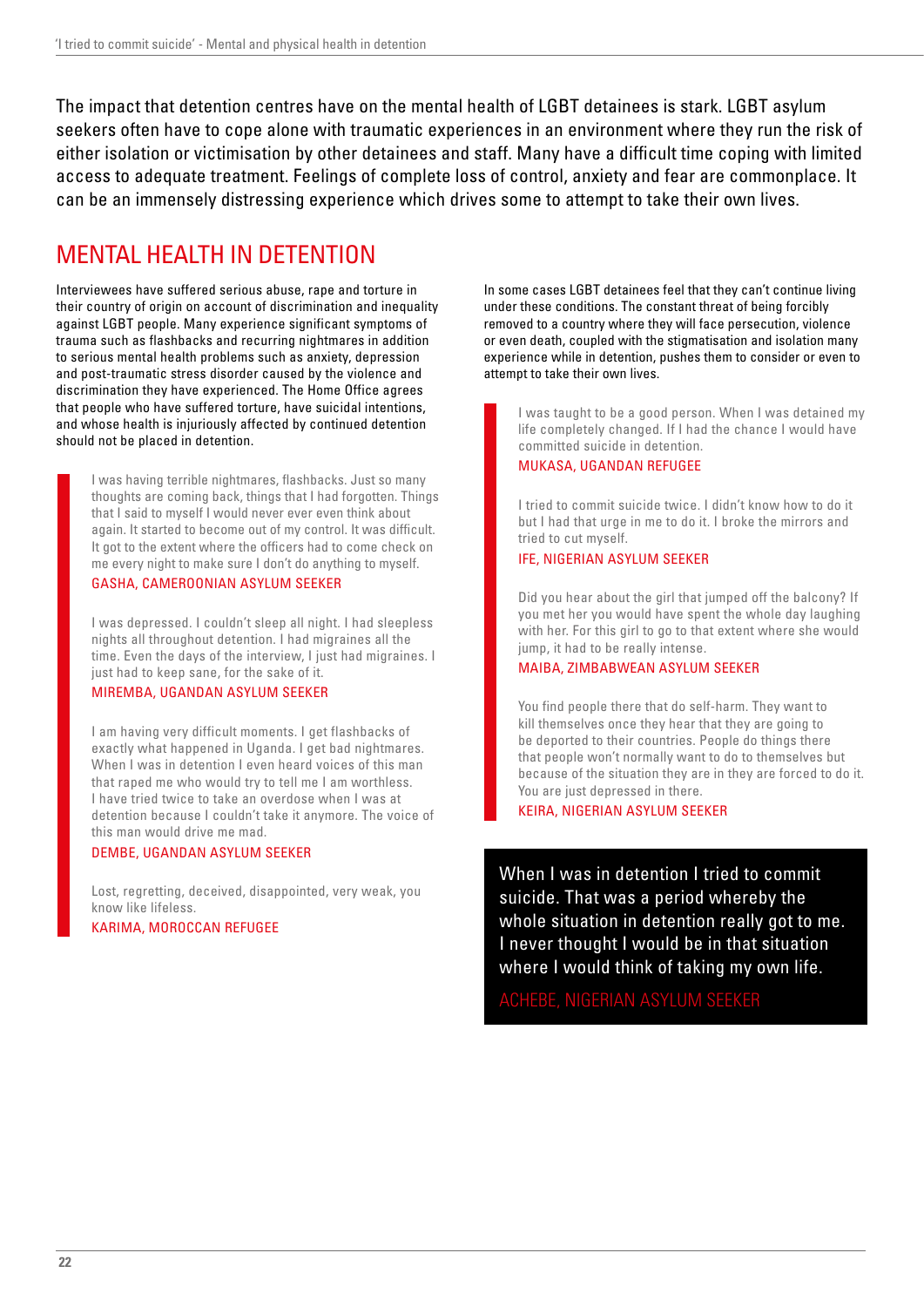The impact that detention centres have on the mental health of LGBT detainees is significant. LGBT asylum seekers often have to cope alone with traumatic experiences in an environment where they run the risk of either isolation or victimisation by other detainees and staff. Experiences of rapid weight and hair loss, anxiety, loss of appetite and sleeping problems while in detention were described by many interviewees. Most interviewees described their environment as directly causing a deterioration of their mental health and well-being.

You start getting mental problems because you can't talk to anybody. The walls are so high. The only fresh air you can get is going in the garden and that is just at a certain time. DEMBE, UGANDAN ASYLUM SEEKER

People there self-harm because they lose their heads. People do have panic attacks. People do stuff in there, strange stuff, but you just have to block everything out. You see stuff but you're trying for your own good to be sane, otherwise you lose your head as well.

MIREMBA, UGANDAN ASYLUM SEEKER

Once I got so depressed that I couldn't stop screaming. It was the day when they found a 40 year old woman in the bathroom dead.

SARA, ALGERIAN ASYLUM SEEKER

Sometimes when I was depressed in my room I didn't eat. I lost 6 kg in detention in 22 days.

## KARIMA, MOROCCAN REFUGEE

I felt isolated. There are no words that can describe how I felt. You feel like you are in a world of your own. You are in a place where you can't breathe. I feel like the whole place is caving in on me. I was so depressed. I didn't eat. BRIANNA, JAMAICAN ASYLUM SEEKER

## FAILING TO PROVIDE TREATMENT

Interviewees described a culture of disbelief when talking to health staff about their physical and mental health issues. Such problems are often dismissed as a means of trying to get out of detention even if the detainee demonstrates an apparent suicide risk. For LGBT asylum seekers who are particularly vulnerable to mental health issues, failure to provide appropriate care can lead to severe deterioration.

The man is telling me that I am not depressed. I don't look like someone who is depressed. If I was depressed I wouldn't dress the way I was dressed because I am always clean. I said: 'Listen I don't like to be messy. I don't like messy places'. He said to me I am not a depressed person. I was like, 'what does a depressed person look like?' BRIANNA, JAMAICAN ASYLUM SEEKER

You have been going through a mental breakdown and then you are being given a regular nurse because there is no mental health nurse in the centre. You are telling her that you are having flashbacks, you are having suicidal thoughts and she is saying: 'Look; go and read the bible!' DEMBE, UGANDAN ASYLUM SEEKER

I was so weak. I couldn't breathe properly. I pressed the emergency bell and officers came up and asked me what's wrong, I tried to explain to them that I can't breathe properly and I'm feeling really, really dizzy. Then they put me in a wheelchair to take me to the medical unit. But as we were going the officer was asking me: 'What's wrong? Do you have a flight?' I said to him: 'Even if I had a ticket, I'm not acting!'.

## KAMALI, UGANDAN ASYLUM SEEKER

Interviewees also reported problems with medication. All medicine is taken away from asylum seekers upon arrival at the detention centre. It can take weeks to receive a replacement. A lengthy wait for essential medication such as anti-depressants and HIVmedication that require a precise and regular intake can have serious consequences for the patient.

I had to give the doctor my heart medication. When I went there the next day they said that the medication is still under investigation. I didn't have my medication for like two weeks.

### KAMALI, UGANDAN ASYLUM SEEKER

If your medication runs out, like for me my HIV medication, I have to wait for three weeks.

## DEMBE, UGANDAN ASYLUM SEEKER

Confiscating medication can have additional consequences for trans people. Some trans asylum seekers have started their transition in secrecy in their country of origin, where they have had no other option than to self-medicate. Taking away their medication without offering alternative treatment can lead to physical disruption and severe mental distress.

The medical staff is really bad. I was self-medicating so they didn't provide me with any kind of medicine. I have to take regular cycle of hormones. I normally get hormonal implants. Then in detention they told me I can't have any kind of hormones. If I don't have the hormones I get hot flushes and all those hormonal imbalance things. I get like blisters, get depressed, get anxiety and all sorts of stuff. VANI, INDIAN ASYLUM SEEKER

I had been diagnosed with HIV and of course being a lesbian I never had any sexual relationships with men. I believe while I was in a prison in Uganda I could have contracted this virus because I was abused several times by four men.

DEMBE, UGANDAN ASYLUM SEEKER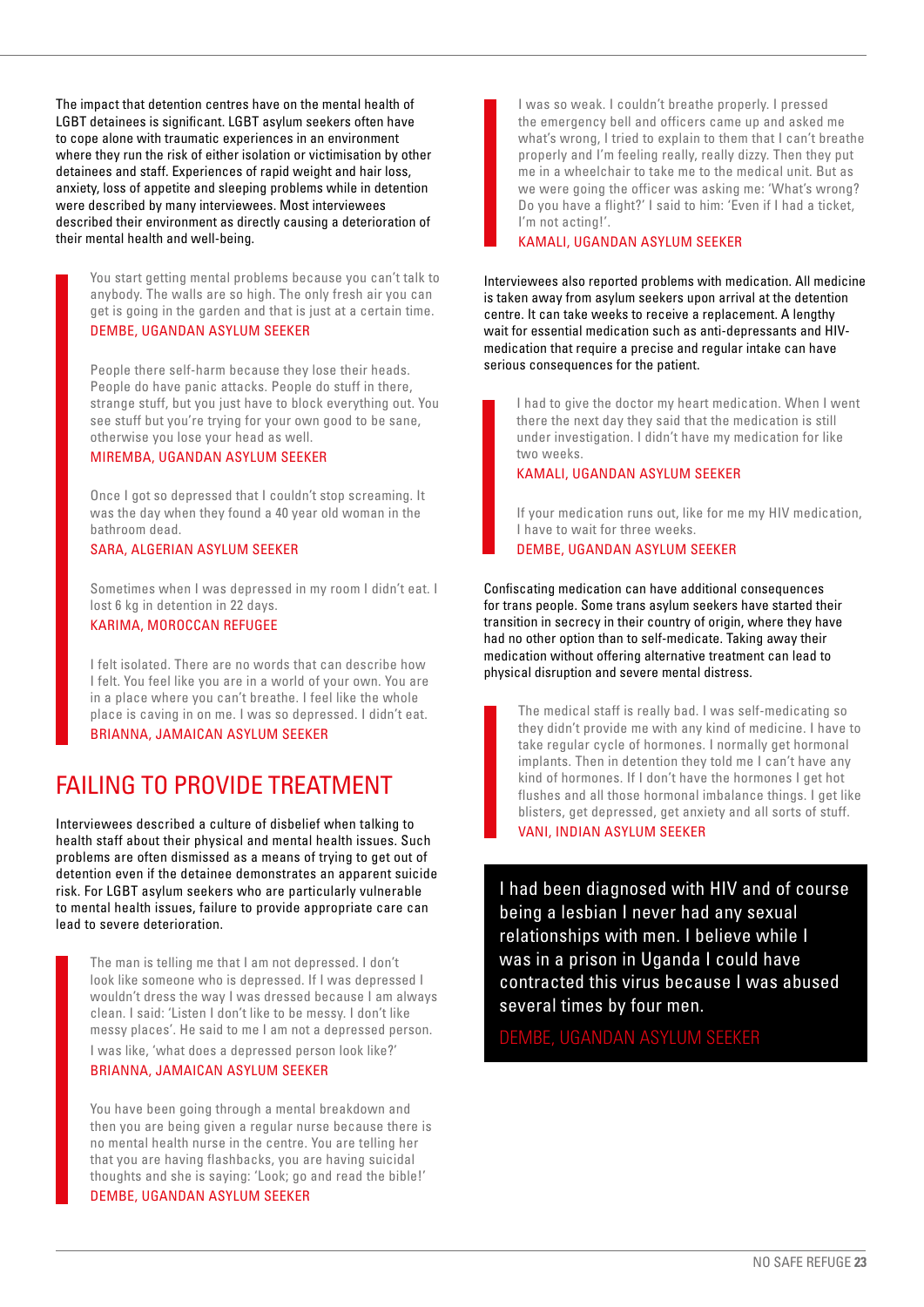# 'HOW MUCH OF A LESBIAN ARE YOU?' DETAINED AND ON TRIAL

I felt like a criminal. KARIMA, MOROCCAN REFUGEE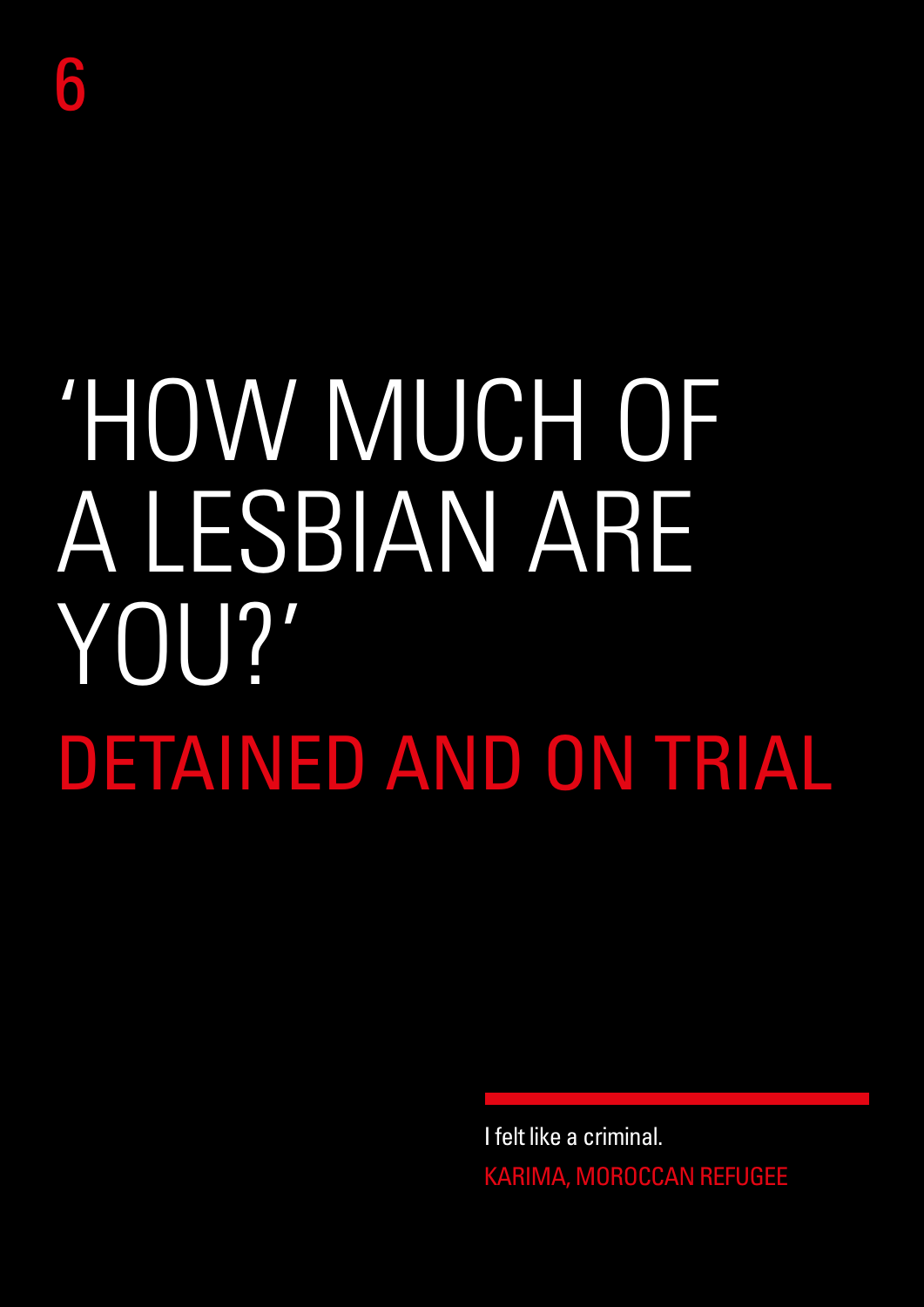## Legal cases concerning sexual orientation and gender identity are complex and require extensive preparation. LGBT asylum seekers in detention face specific barriers to being able to prepare a successful claim.

LGBT asylum seekers are required to provide witness statements as evidence of their sexual orientation or gender identity. Many people fear persecution in the country of origin if they are associated with someone that identifies as LGBT. Being in detention makes it almost impossible to discreetly reach out to witnesses and gather those statements. Due to time and resource restrictions LGBT detainees are often unable to provide the evidence to pursue their case.

It felt like I was deprived of getting this evidence together, which is the reasons why actually I had my refusal. The first reason they gave was 'you couldn't get your statement from your partner' but how am I going to do this when you've detained me?

## MIREMBA, UGANDAN ASYLUM SEEKER

It took me weeks to get the bank to send my details to the detention. The two weeks expired and the legal aid told me they can't take me on because I wasn't within the time. They told me I couldn't provide any evidence that I was not working. I am detained! I can't pay for my legal fees. When I was there to go for my bail they ask for documents. You can't provide them because you don't have access to them. KEIRA, NIGERIAN ASYLUM SEEKER

Most sites are blocked so if you wanted to do research on your country's LGBT situation all sites are blocked. MAIBA, ZIMBABWEAN ASYLUM SEEKER

LGBT detainees have sensitive and complex cases. The cases require thorough preparation with the help of lawyers in a private setting that assures discretion and confidentiality. The constant presence of detention officers and other detainees makes it difficult for LGBT asylum seekers to speak freely with their solicitors and other people that could provide evidence.

There is no privacy. You are discussing on phone your case in front of other people. There's no place of privacy. BILAL, PAKISTANI ASYLUM SEEKER

You don't have any privacy at all. LISA, CAMEROONIAN ASYLUM SEEKER

I didn't feel like there was any privacy for me to talk with my solicitor.

MIREMBA, UGANDAN ASYLUM SEEKER

The screening interview is the first stage of an asylum claim. It is followed by a full interview, which assesses the credibility of the applicant's claim. For most LGBT detainees the substantive interview will take place while in detention.

Many participants reported that their interviewers lacked understanding of the diversity of LGBT identities and even used questions that were targeted to gain explicit content which has been strongly discouraged by the Home Office in a new guidance note issued in 2015. Interviewees said that some staff continue to hold outdated stereotypes regarding gender identity and sexual orientation.

The interviewing officer was surprised to see a person like me talking about these things. He doesn't believe I am transgender. 'You don't look transgender!'

## VANI, INDIAN ASYLUM SEEKER

'When did I first have sex with my partner?' he asked this kind of questions.

## ACHEBE, NIGERIAN ASYLUM SEEKER

He said to me: 'So if you knew you were a lesbian why would you go with your girlfriend into a bar and kiss her yet you know in Uganda it's not allowed.'

## KAMALI, UGANDAN ASYLUM SEEKER

Before I ended up in detention I didn't feel the need to go outside and shout yes I'm a lesbian. Now everything I do I have to prove something. If I don't put pictures of myself or my new haircut up on my Facebook, they will be saying I'm not open enough. That's how it is: 'how much of a lesbian are you? Do you go to gay clubs? Do you hang around with other lesbians? How many lesbians can write a letter for you to say yes I know her she's a lesbian? And of those lesbians how many of those lesbians have been accepted by the Home Office or are British?'

## MAIBA, ZIMBABWEAN ASYLUM SEEKER

Bi interviewees reported that they felt their sexual orientation was doubted because they have been with both men and women. They felt that the interviewing officer considered their claim as not credible, even though bi people face persecution and abuse in their country of origin.

It's possible that the case worker was just a little bit homophobic herself. The whole interview didn't make sense: 'Were you naked, were you half-naked?' What does that have to do with me being bi? Maybe it's how she was trained or maybe she was trying to put in a few tactics of her own to make a decision.

## MIREMBA, UGANDAN ASYLUM SEEKER

One relationship was a male person, the second male as well. Then I was with female whom I married and had four kids with. I think that's where the problem is.

MUKASA, UGANDAN REFUGEE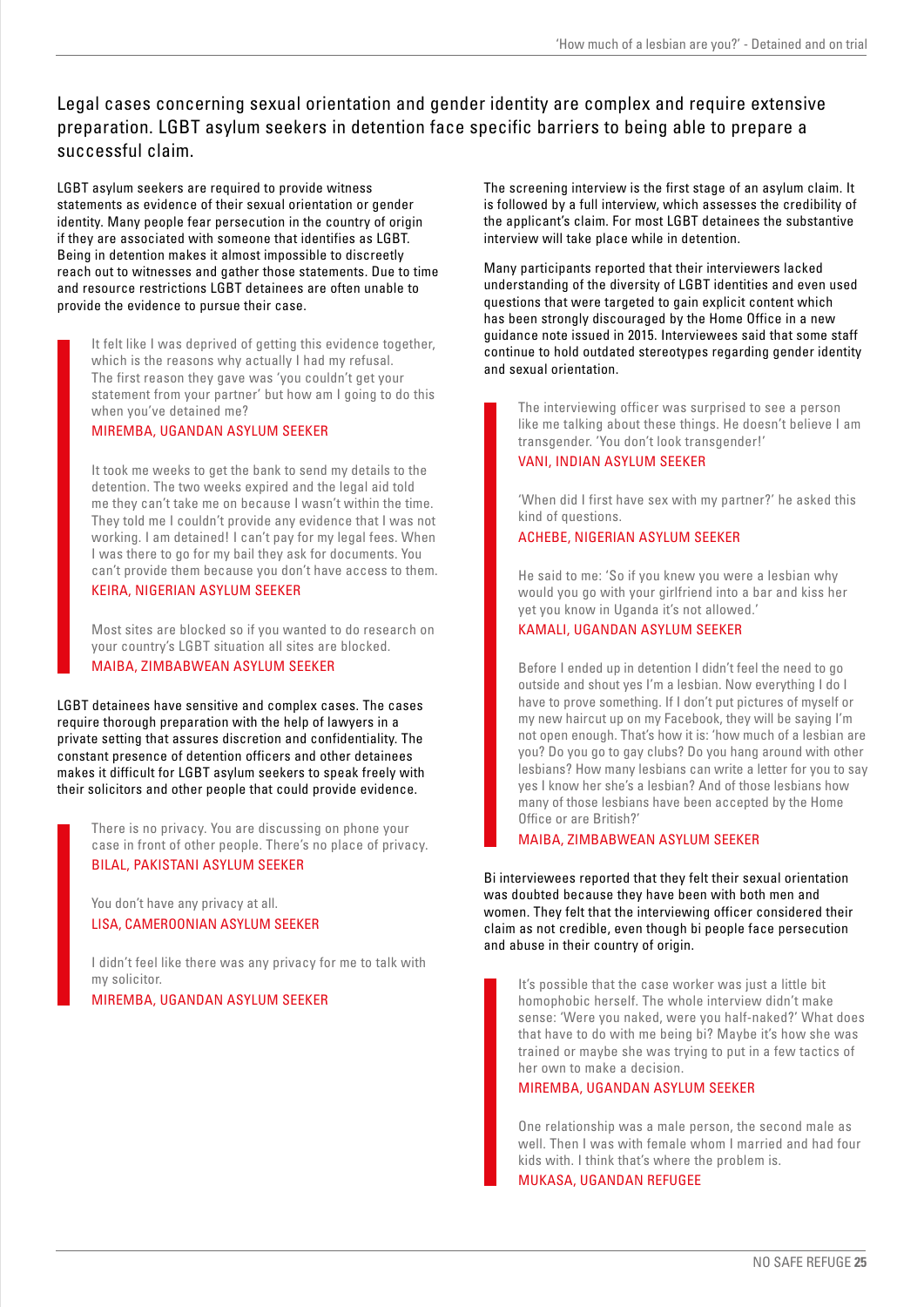He said: 'I was expecting a woman.' Then I said: 'Cheeky, I am a woman!' Then he goes: 'I'm so sorry, I'm so sorry!' It was funny but then at the same time I was thinking okay so if I can walk into here and you can actually mistake me for a man just like that, what'll happen in Africa.

## MAIBA, ZIMBABWEAN ASYLUM SEEKER

Some interviewees reported similar experiences with other people that were directly or indirectly involved with their case, such as judges, barristers and interpreters. One participant explained that after having complained to Home Office officials of experiencing homophobia from the interpreter, she was made to use that same interpreter again when continuing the interview for her claim:

When I went to court the barrister said to me 'you say you're a lesbian but you've never been involved in any groups or so on and so forth', I said 'well, I am a lesbian I don't need to be involved in a group to show that I'm a lesbian. Since I've been in this country I don't feel the need for protection of a group'.

## MAIBA, ZIMBABWEAN ASYLUM SEEKER

The interpreter was saying things that I didn't say. I was talking about my girlfriend and she was saying like he instead of she. I had to explain to her I am talking about my girlfriend it is not my boyfriend. She made me feel that I had to prove myself to her not to the officer. [The next time] when I went to the Home Office and I ask if it was going to be the same interpreter they said yeah. I said: 'I don't like her. I don't feel comfortable to talk to her!' The lady from the Home Office talked to her manager on the phone and she said that the interpreter was already booked and they couldn't change her. So I had the second part with the same interpreter.

## KARIMA, MOROCCAN REFUGEE

## Many found the approach of interviewing officers intimidating.

The immigration officer who interviewed me was intimidating. I found her very intimidating because the way she asks you the questions. It is like you are actually a criminal. She is being very patronising. You can tell that everything you are telling her she actually doesn't believe you. She believes you are telling lies.

## DEMBE, UGANDAN ASYLUM SEEKER

The Home Office doesn't take time to really understand people's stories and treat them fairly. I don't know what it is but it seems like all they care about is looking for loopholes to send you back regardless.

## GASHA, CAMEROONIAN ASYLUM SEEKER

I was intimidated. The interviewing officer said to me: 'I am the one speaking, when I ask you something you answer.' So to be honest I was not comfortable at all. MUKASA, UGANDAN REFUGEE

I had this Home Office rep came in there and spoke to me. He said to me: 'You know you will never get your papers in this country. Don't ever try. We already booked a flight for you and when you go back to Jamaica what you have to do is call the Red Cross and let them give you refuge.' BRIANNA, JAMAICAN ASYLUM SEEKER

The lady who was interviewing me was cold. I was in a bad state when she was interviewing me in the first screening. I was very emotional and I couldn't stop crying and she didn't even ask 'do you need any help'. She was just sitting there. She was just watching me.

OMAR, PAKISTANI REFUGEE

It was so horrible. I started crying and I said to her: 'Look, I don't really understand how these things work but I don't think you're really right to take my notes.' She said: 'No, I'm going to use these to refuse you.' It was just weird. It was like she was bullying me in the interview. She kept saying: 'This is my interview and I can conduct it as I see fit'.

MIREMBA, UGANDAN ASYLUM SEEKER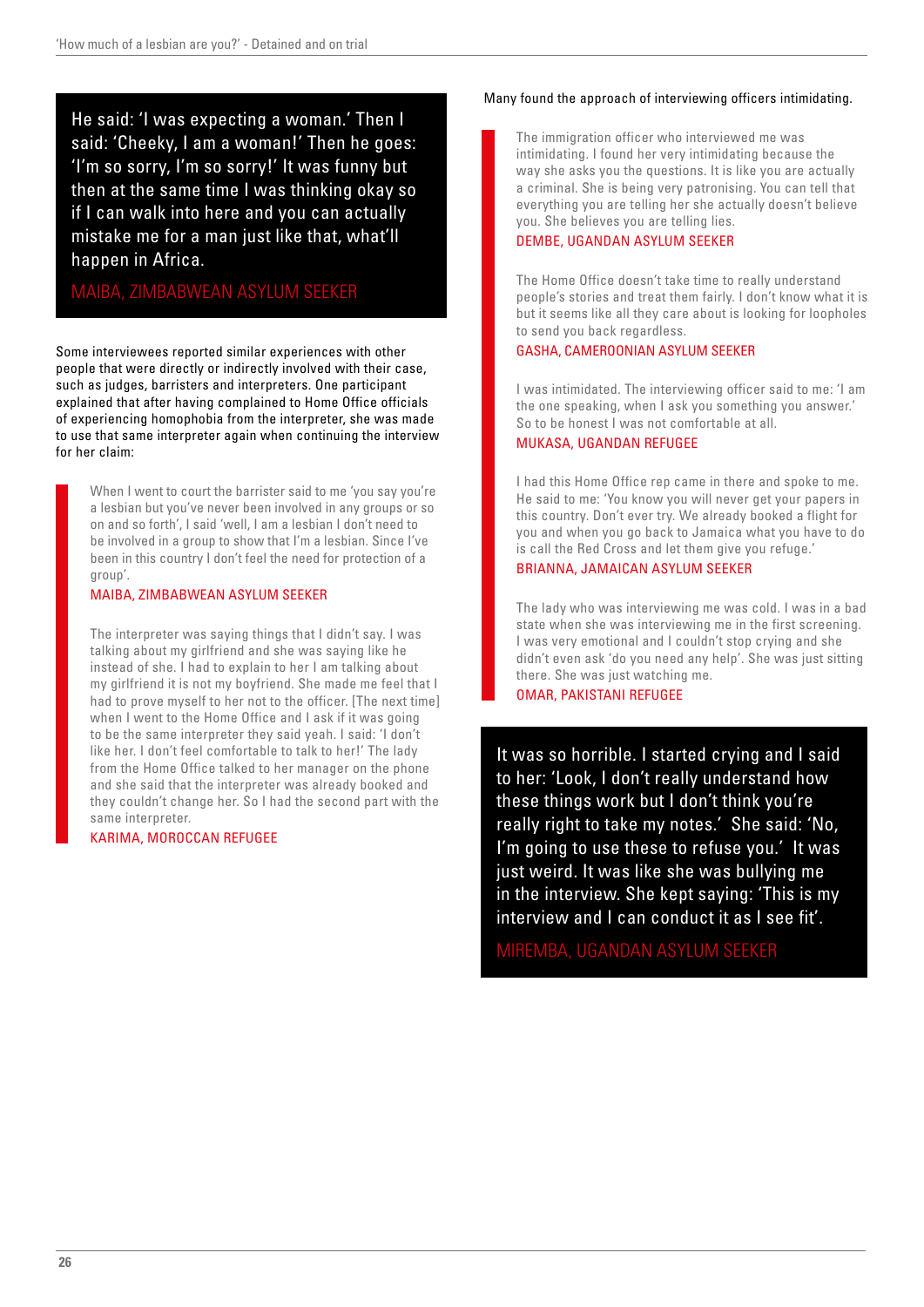# 'I JUST LOST EVERYTHING' POST-DETENTION

I lost everything in detention. I lost six months. I lost even friends. I just lost everything. Now I am in a jungle with nothing. I have nothing. Since I came out my life is upside down. I am traumatised. I have poor memory. I don't sleep.

TEMI, NIGERIAN ASYLUM SEEKER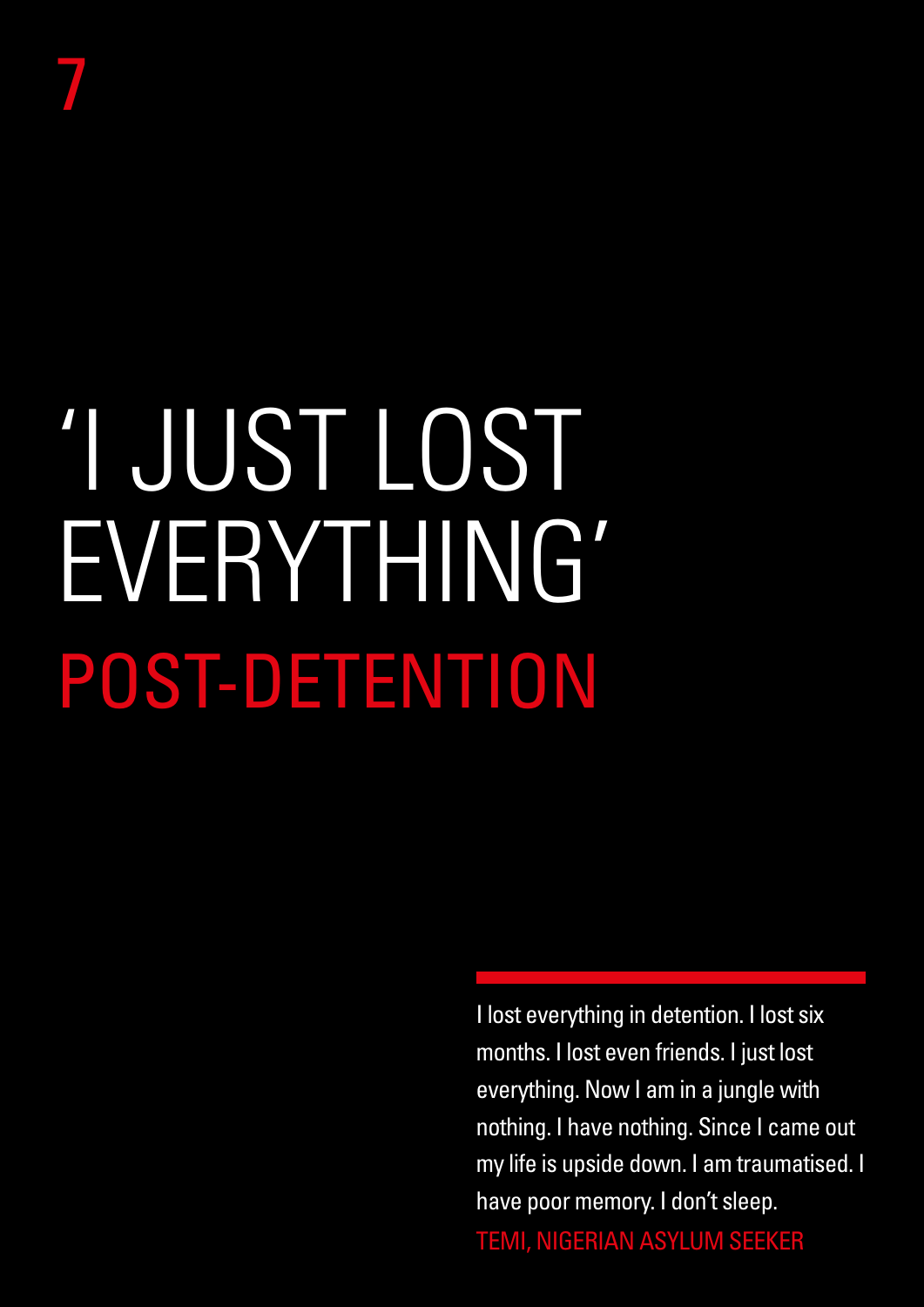LGBT asylum seekers experience lasting effects from being detained, even after their release. Life after detention can be particularly challenging for LGBT claimants who often do not have the support of family, friends or wider community networks because of their sexual orientation or gender identity. The experience of detention continues to have a negative impact on their mental well-being.

Released from detention without warning, they often don't have anywhere to stay and are given just enough money to buy a train ticket. It can take months to receive accommodation and financial aid from the Home Office. Asylum seekers are not allowed to work while their claim is ongoing and thus need to rely on other networks and sources of social support. This can be a specific disadvantage for LGBT asylum seekers who may not feel able to disclose their true grounds for asylum with these support networks.

You don't have any money, you know how difficult it is if you don't have a job. I had a guardian who used to support me but they've been asking me why is it that I don't want to return home? I've run out of answers.

MIREMBA, UGANDAN ASYLUM SEEKER

## Even if LGBT asylum seekers receive housing, some are exposed to harassment in their new accommodation.

For the last two months I was staying in Home Office accommodation and I was sharing it with another person. He stigmatised me for my sexuality. He told my neighbour that I am gay, he used the F word. It really affected me.

## MUKASA, UGANDAN REFUGEE

One night my landlord fought with me. He threw my luggage out of the house and he bullied me, abused me directly 'gay, girly, fuck off' in my language like different words that were very rubbish things. So then I called the police.

## BILAL, PAKISTANI ASYLUM SEEKER

## Many LGBT asylum seekers find it a struggle to settle back into their communities resulting in further isolation.

I struggle sometimes to have conversations with people because the past life, what have you done with it, you have been in incarceration. I tried to like start going to gay bars and all that but when I go there, I don't know how to talk to people. I was struggling.

## ACHEBE, NIGERIAN ASYLUM SEEKER

Some people don't have that support. Most of them don't. When you get detained no one wants to talk to you. No one wants to keep in touch. OMAR, PAKISTANI REFUGEE

Interviewees described how their experience in detention has a long-lasting impact on their well-being.

I had to start my transition the second time. Now I am struggling to go back to where I was before 4 months in detention. My facial hair has grown back now. I look more male than I used to look before.

## VANI, INDIAN ASYLUM SEEKER

It will always affect me because people look at you like you are nothing really. They look down their nose at you. You just feel like you are unwanted. I am suicidal. They had me on suicidal watch because I tried to kill myself a couple of times. The last time I tried to jump in front of the train. I was in the psychiatric ward at a hospital.

## BRIANNA, JAMAICAN ASYLUM SEEKER

I'm still having flashbacks. Two weeks ago I almost committed suicide. You don't know your fate. This is what it's like to not know your fate.

## IFE, NIGERIAN ASYLUM SEEKER

When I got released I thought I don't want to come here again because otherwise I will kill myself. If I come again to this place I'm going to kill myself.

## SATHI, SRI LANKAN ASYLUM SEEKER

Since then I have not recovered well because it affected my life. I am not the same person who I used to be, even like now I am still taking this antidepressant tablets because it affected my life. I still have that fear in me, what is going to happen to me.

## MUKASA, UGANDAN REFUGEE

I had to go to the hospital actually a couple of days because I still couldn't sleep. I thought that I was actually dreaming I am outside. I don't think I am, I think I am still in Yarl's Wood. I didn't believe I was out. I still could not sleep. I seemed to have flash backs too.

GASHA, CAMEROONIAN ASYLUM SEEKER

It's a constant cycle of seeking acceptance. A constant cycle in the whole immigration, detention, that whole sector is a constant cycle of wanting to be accepted, of wanting people to understand you. You want people to understand your situation, what you're going to go through if you go back there, what you're going through now being in this place. It's ongoing.

## MAIBA, ZIMBABWEAN ASYLUM SEEKER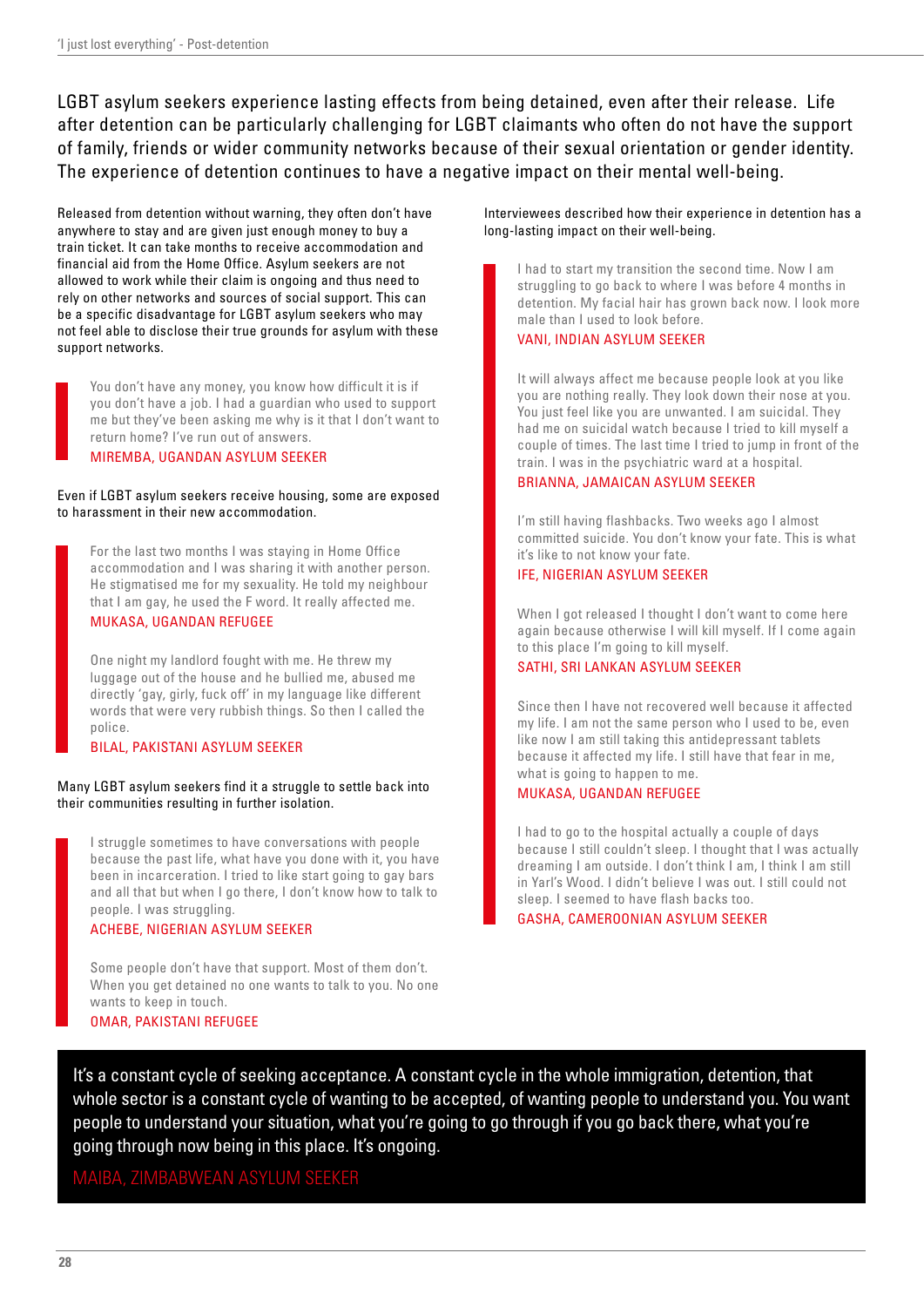I have come to this country not because I want depend on public funds. I have come for my safety. My safety is paramount here because this is a country that respects people's rights, human rights. That's why LGBT live here freely. We admire this. We come here and we want help and we want safety. But nobody believes you. Nobody believes you. It is held against me that I didn't come out immediately but finally I have come out! Just listen to me and give me a chance to provide my evidence. People's cases are being refused and taken back to the detention centre three times, four times. For years you are going in and out of detention just because you are fleeing from persecution. This system has to change. DEMBE, UGANDAN ASYLUM SEEKER

Many interviewees have been held in detention for weeks or even months and many reported not understanding the reasons they were placed in detention. Most of them still have to battle with an ongoing asylum claim once released. It is easier to gather evidence outside of the detention environment, but financial and practical restrictions remain a problem. They are required to regularly sign in at a place designated by the Home Office, which puts an additional financial burden on claimants due to transport costs. This interferes significantly with their case preparation and their life outside of detention. They experience ongoing uncertainty as to whether they will be detained again.

To use the train going and coming back costs you almost more than £6.00 and for someone that isn't working that is big money. At times you stay one or two hours in the cold to get in there because the queue is quite long most times. KEIRA, NIGERIAN ASYLUM SEEKER

I sit here and wait every day, every day you wait for a letter from the Home Office. You don't even know what they are going to say to you. I could get a letter today that they refused me and the next day they are knocking on my door to take me back into detention. It kills me because I was told when I was going to claim asylum that England is going to protect me but they are confining me. KAMALI, UGANDAN ASYLUM SEEKER

Participants stressed the importance of the support they receive from charities. For LGBT asylum seekers self-help and support groups - particularly LGBT support groups - play an essential role in reintegrating LGBT asylum seekers in society, while helping them cope with their traumatic experiences. For many the money and services received are essential to survive. The emotional support helps LGBT asylum seekers and refugees re-establish their lives outside detention.

I attend the women's group which is twice a week and I found it very helpful. You can discuss your experiences. My only problem is paying for transport, but I am making an effort to go and attend the meetings.

## DEMBE, UGANDAN ASYLUM SEEKER

This organisation gives me a food parcel every week and £5 when I go there. For Christmas they gave me £30. LISA, CAMEROONIAN ASYLUM SEEKER

So it's good, it's been really good, it's been really helpful. Like I can't even explain, it's just you meet the people that have been detained, you meet people that, you know, are in the same situation, people that just want to talk about the same things that have been happening to you and then you feel like it's a safe space.

## MIREMBA, UGANDAN ASYLUM SEEKER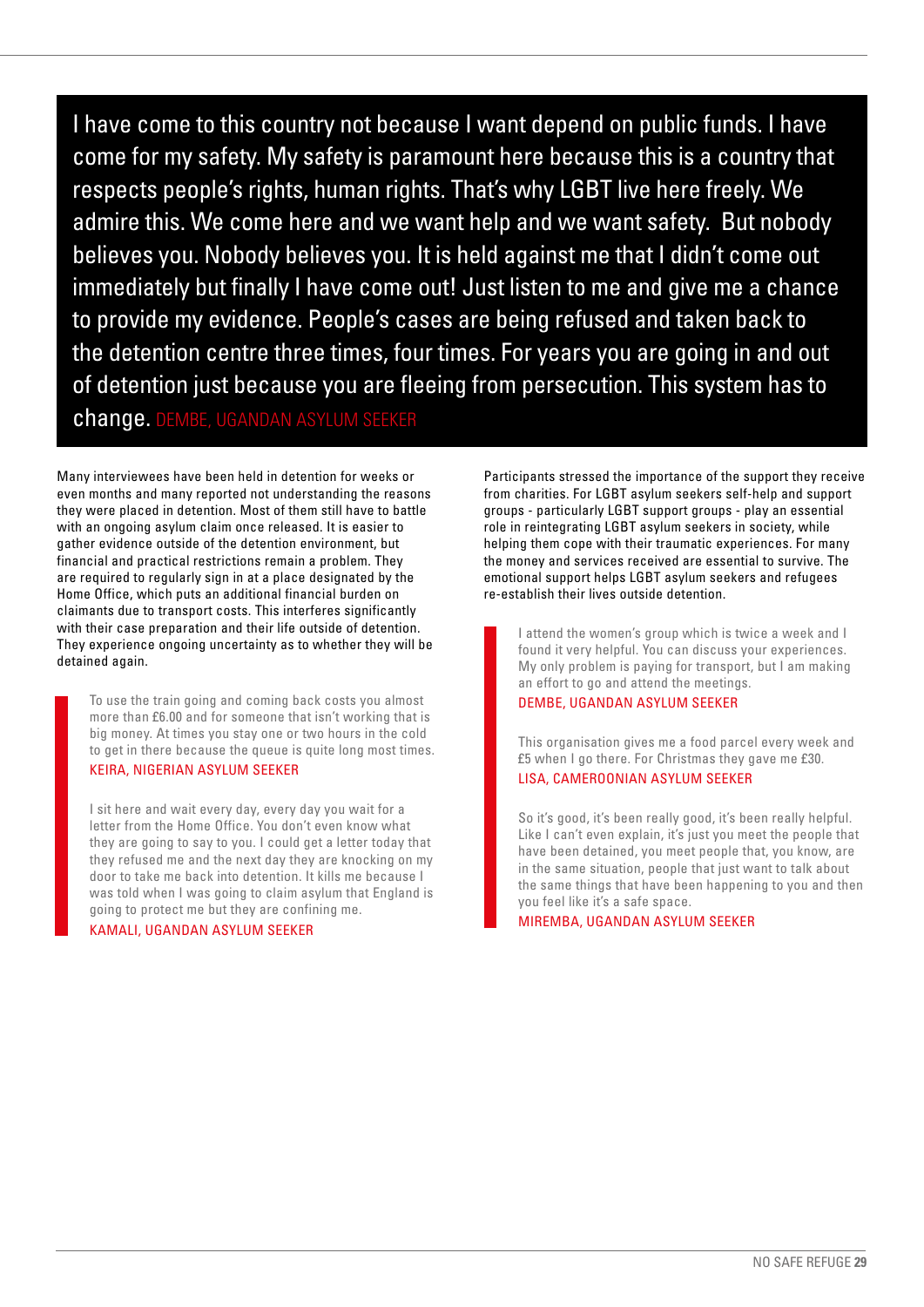## RECOMMENDATIONS

Immigration detention is not appropriate for LGBT asylum seekers. Detention severely compromises their safety, health and ability to fairly pursue a legal claim. Measures must be taken to ensure that in the exceptional circumstance that an LGBT asylum seeker is placed in detention, their safety is ensured and urgent release prioritised.

- The Home Office should end the detention of LGBT asylum seekers.
- Asylum claims made by LGBT people should not be determined via the use of detained or accelerated procedures. It is widely acknowledged that LGBT asylum claims are inherently complex and cannot be fairly processed in this way.
- The Home Office should develop and implement alternatives to detention as a matter of priority, drawing on international best practice.
- Solitary confinement is not an appropriate way to ensure the safety and protection of LGBT people and should be prohibited.
- All staff working in immigration removal centres (IRC) should be trained to identify and tackle homophobia, biphobia and transphobia. The Home Office should ensure that privately contracted firms that run IRCs also provide clear guidance and training procedures to staff that homophobic, biphobic and transphobic discrimination and abuse are unacceptable.
- All individuals held in immigration detention should have access to free, good quality legal advice.
- An upper time limit of 28 days on all immigration detention should be introduced.
- The Home Office must prioritise improving the standard of decision-making in LGBT claims to ensure applicants are respected and protected.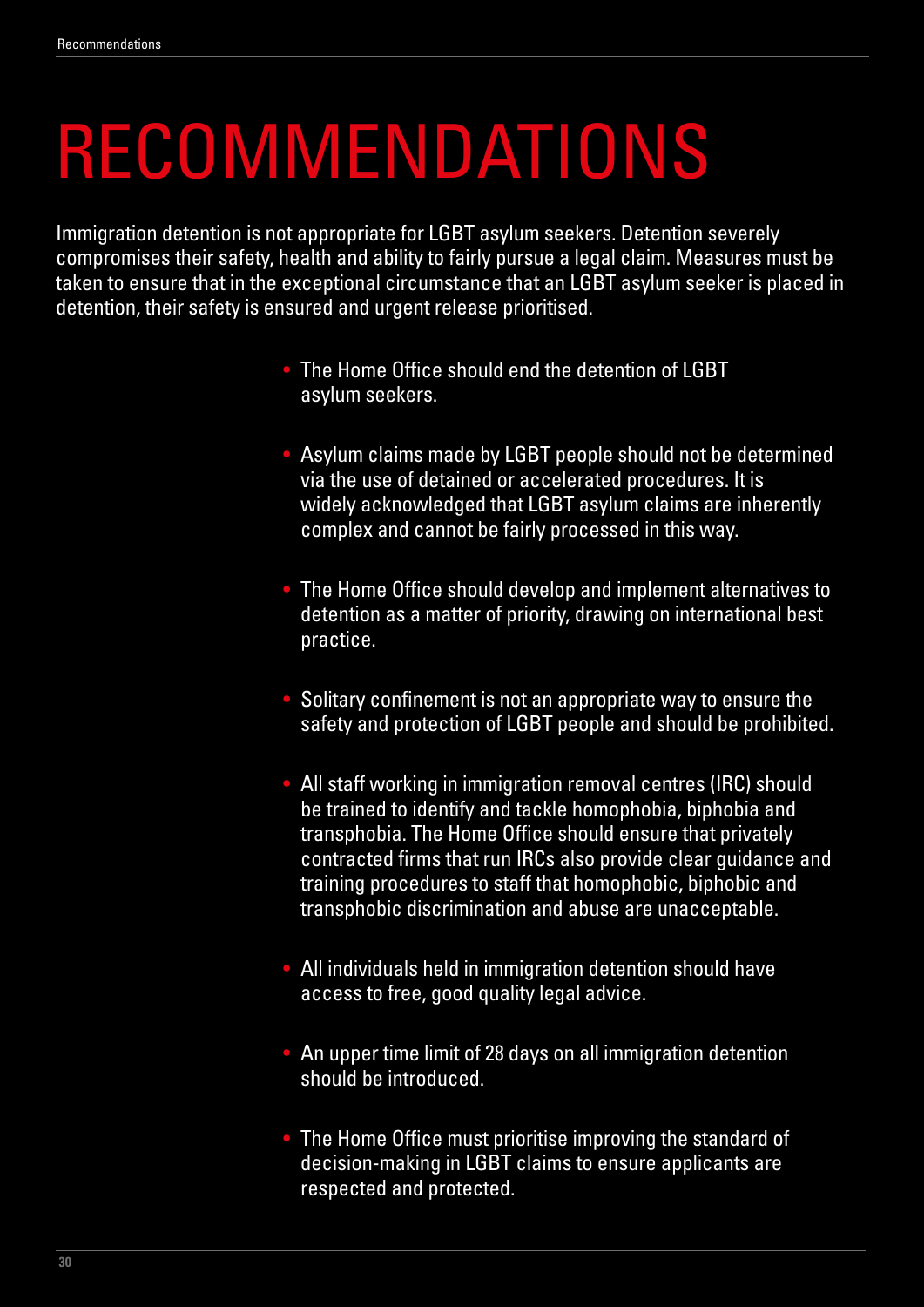## NO SAFE REFUGE Experiences of LGBT asylum seekers in detention

Designed by Alex Long

Stonewall, Tower Building, York Road, London, SE1 7NX, United Kingdom

info@stonewall.org.uk www.stonewall.org.uk

Registered Charity number 1101255

PUBLISHED BY STONEWAL, 2016